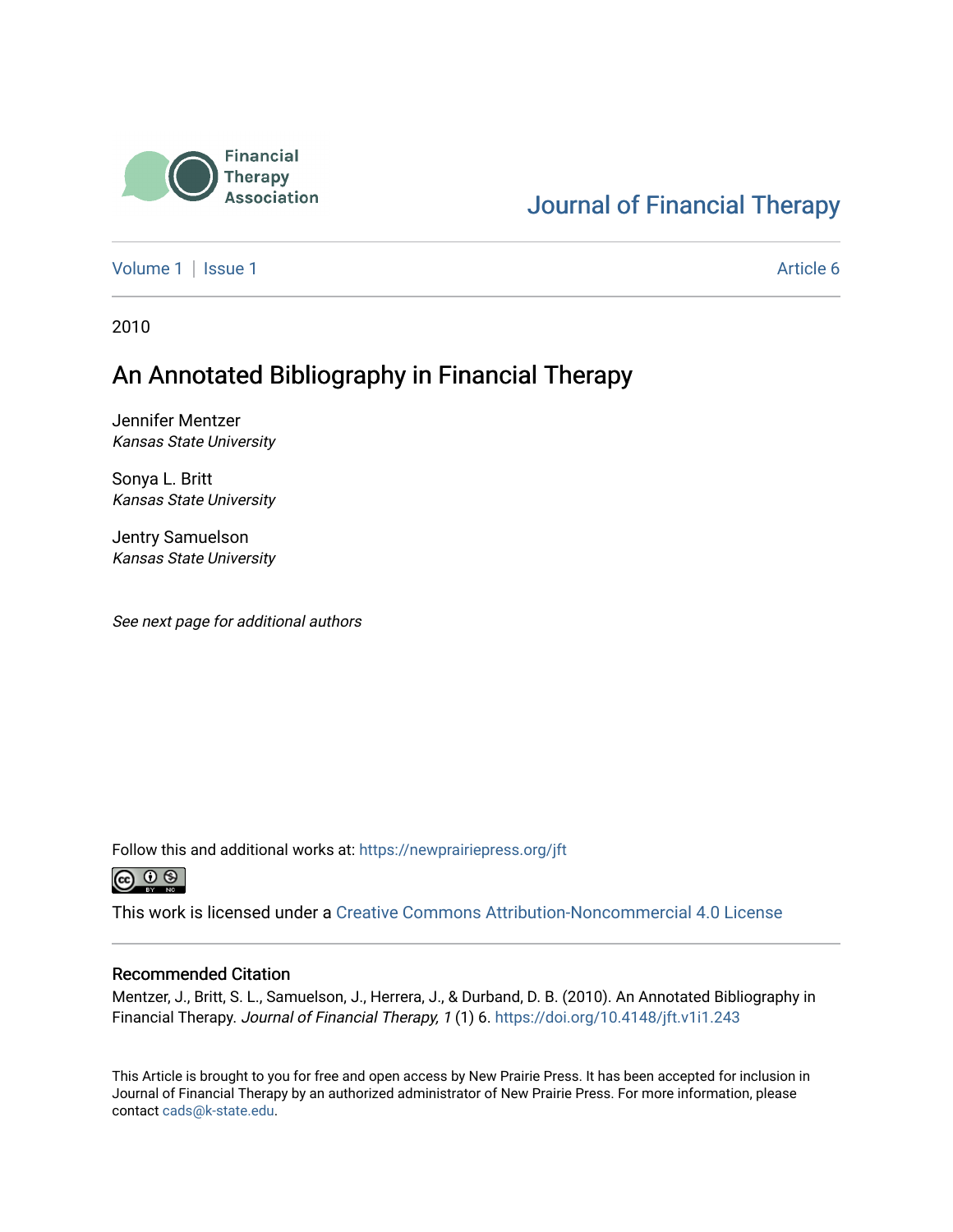# An Annotated Bibliography in Financial Therapy

# Authors

Jennifer Mentzer, Sonya L. Britt, Jentry Samuelson, Jared Herrera, and Dorothy B. Durband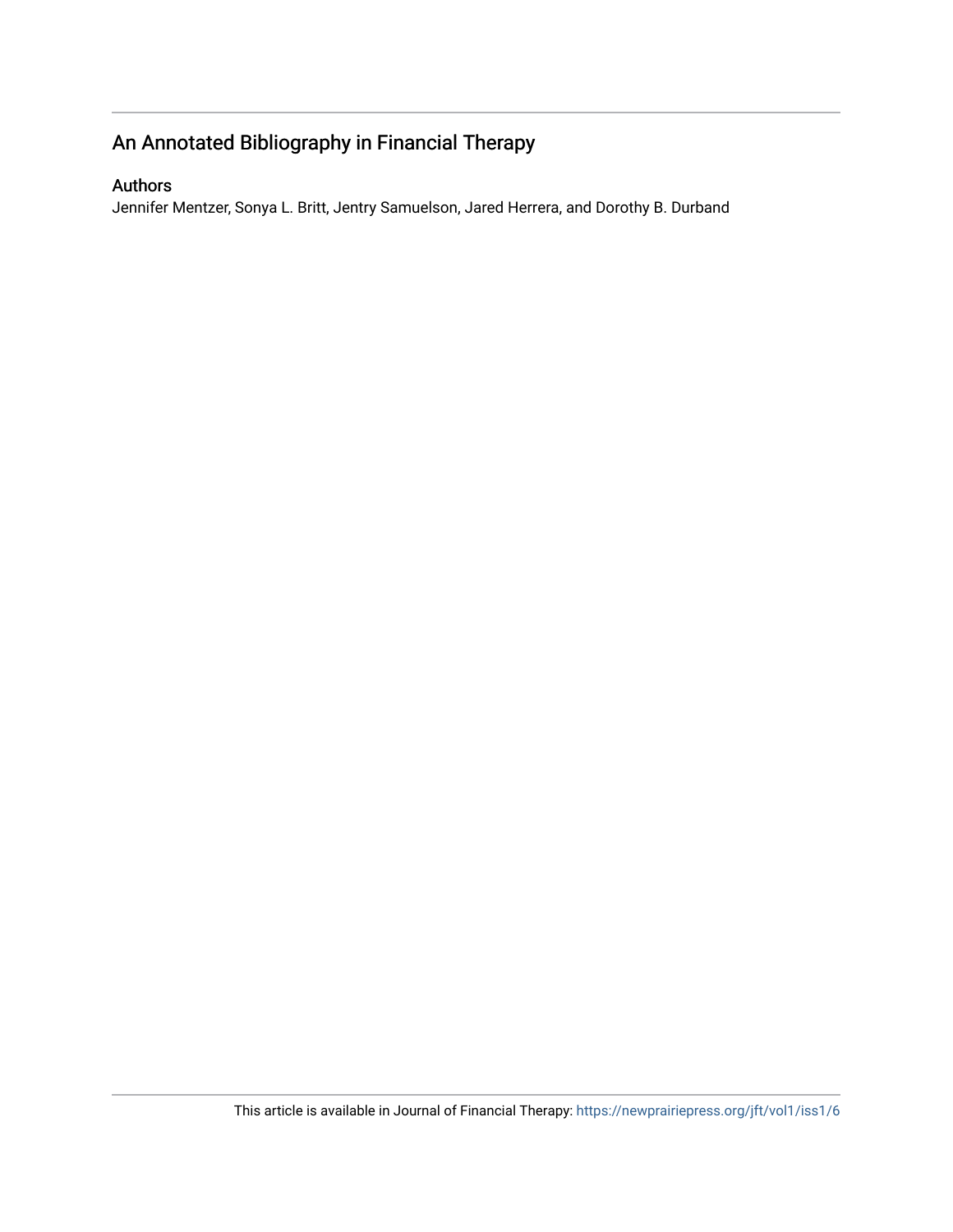# An Annotated Bibliography in Financial Therapy

**Jennifer Mentzer Sonya L. Britt, Ph.D. Jentry#Samuelson** *Kansas!State!University*

**Jared Herrera Dorothy B. Durband** *Texas!Tech!University*

The following annotated bibliography contains a summary of articles and websites, as well as *a list of books related to financial therapy. The resources were compiled through e-mail* solicitation from members of the Financial Therapy Forum in November 2008. Members of the *forum are marked with an asterisk.* 

# Aniol, J. C., & Snyder, D. K. (1997). Differential assessment of financial and  $\mathbf{r}$  relationship distress: Implications for couple therapy. *Journal of Marital and (Family Therapy, 23*(3), 347-352.

Aniol and Snyder look at the role financial conflicts, problem-solving communication deficits, and global relationship distress have on couples seeking marital therapy or financial counseling. The beginning of the article discusses how both marital therapists and financial counselors working at the Consumer Credit Counseling Services (CCCS) have expressed doubts around their level of competence in working with couples experiencing financial difficulties or communication deficits and relationship distress respectively. The current study included three samples. Two of the samples were couples seeking counseling from CCCS or marriage and family therapists. The third sample was selected from the standardization sample for the Marital Satisfaction Inventory, which was administered in the study. Findings suggest martial therapists and financial counselors evaluate both the nature and degree of relationship distress and conflicts couples have around finances. It also suggests therapists and counselors involve the couple in assessment and goalsetting focusing on both financial concerns and the structural and emotional resources the couple have that allow them to face challenges. Aniol and Snyder also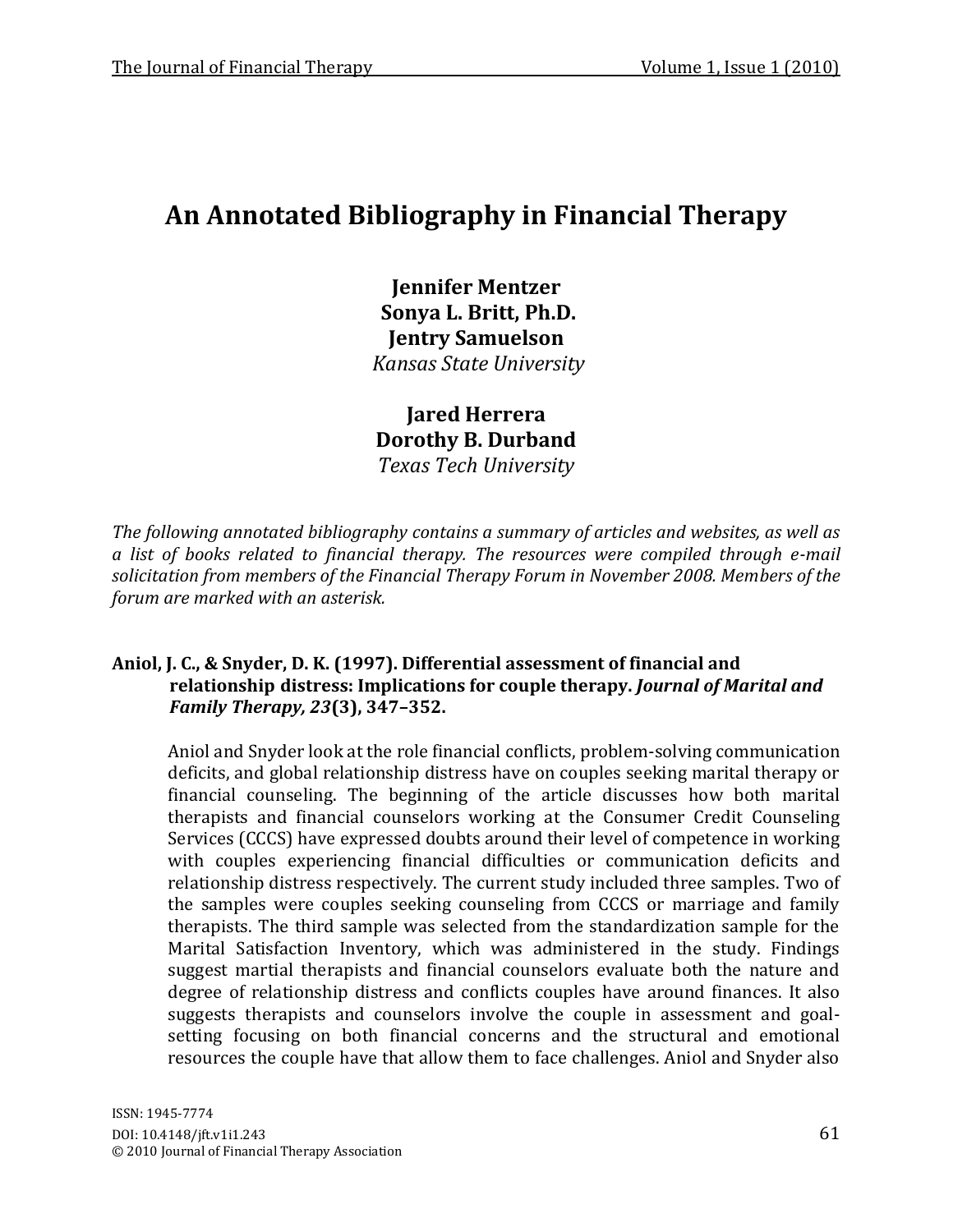discuss the importance of marital therapists and financial counselors being aware of their own limitations, in certain areas, and establishing relationships with professionals, with different expertise, in their local community whom they can refer clients to when necessary. A final point the authors make is the importance of taking into consideration gender differences when working with couples struggling with financial distress.

## Benson, A. L. (2009). To buy or not to buy: You can never have enough of what you  **don't really need. Psychotherapy Networker, Retrieved June 1, 2009 from ############[#http://www.psychotherapynetworker.org/magazine/currentissue/556Yto](http://www.psychotherapynetworker.org/magazine/currentissue/556-to%20%20%20%20%20%20%20%20%20%20%20%20%20buy-or-not-to-buy)** buy-or-not-to-buy.

As the title implies, the purpose of this article was to discuss mindful shopping. Benson provided many stories of compulsive shoppers, including her own story. In the current economic times, some are cutting back while others continue to spend beyond their means. She explained that shopping is used to alter one's psychological state. People use shopping as a way to express themselves and feel alive and competent. She recommends that clients keep a detailed budget that includes an explanation of the purpose of each purpose. The end of the article states that Benson specializes in treatment of compulsive buyer disorder. This is not yet an established disorder.

# \*Britt, S., Grable, J. E., Nelson Goff, B. S., & White, M. (2008). The influence of  $\mu$  perceived spending behaviors on relationship satisfaction. *Financial (Counseling and Planning, 19(1), 31-43.*

The article looks at the impact perceived personal, partner, and joint spending behaviors have on a couple's relationship satisfaction. The beginning of the article points out that there is a common overlap among financial behavioral problems and relationship difficulties. One point highlighted in the literature review is that personal and couple financial behaviors are one of the main reasons couples are dissatisfied with their relationship. Along with perceived personal, partner, and joint spending behaviors, several variables associated with relationship satisfaction were taken into consideration for this study. The variables taken into consideration include: demographic and socioeconomic factors, psychosocial factors, and financial stressors. The authors use Social Exchange Theory to look at how different perceptions can influence the way partners view the same event, as either being a reward or a cost to the relationship. A staircase scale is used in the current study to look at the impact "negatively perceived spending behaviors" (the perceived costs) and "positively perceived spending behaviors" (perceived rewards) have on relationship satisfaction. The sample for the study consisted of 347 survey respondents currently in significant relationships. The study found that respondent's perceptions of their partner's spending behaviors have the greatest impact on relationship satisfaction. Results from the study support the use of social exchange theory in describing how individuals are influenced by their perceptions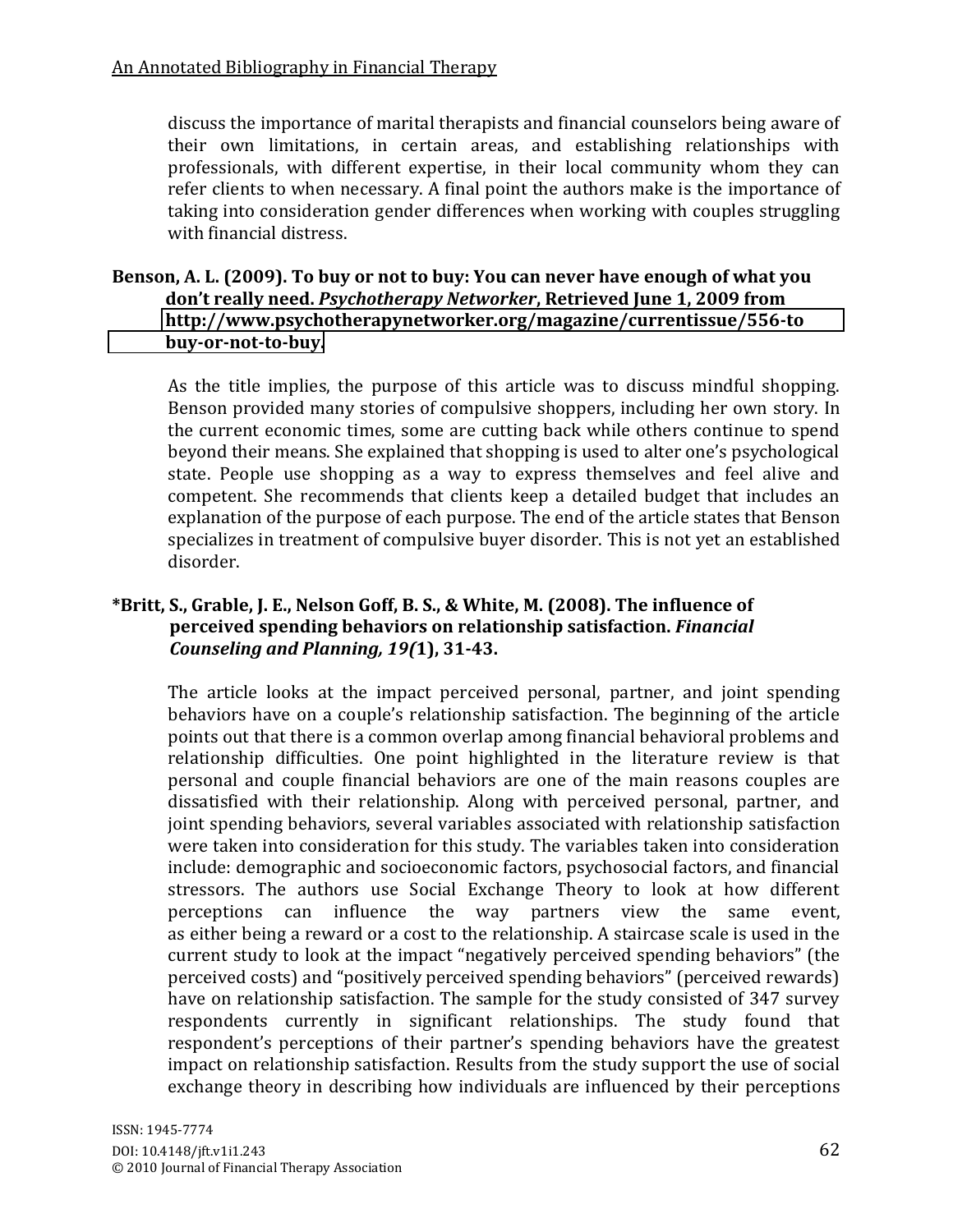of other's behaviors and how they will impact them as either being a cost or a reward. Self-esteem and financial stressors were also found to have an impact on relationship satisfaction. The authors discuss how couples with high self-esteem levels and who take one another's feelings into consideration often have fewer relationship problems, while couples who experience high financial stress are often less satisfied with their relationship. Given the number of couples who struggle with financial issues in their relationship, the authors propose the term *financial therapy* which would include the integration of financial counseling with marriage and family therapy (MFT) focusing on the source of negative financial behaviors and finding solutions for those behaviors. The authors point out the importance of financial counselors and MFT's being aware of their own limitations around certain issues and making referrals when appropriate. Towards the end of the article, the authors suggest that prior to getting involved in a relationship, individuals look at their partner's spending and financial behaviors to make sure they possess behaviors that are appropriate and in step with their own way of handling finances.

## **Conger,#R.#D., Conger,#K.#J.,#Elder,#G.#H.,#Jr.,#Lorenz,#F.#O.,#Simons,#R.#L., &#Whitbeck,#L.#B. (1993). Family economic stress and adjustment of early adolescent girls.** *Developmental Psychology, 29*(2), 206-219.

As the title implies, this article uses a family process model that looks at the association between economic stress in family life with pro-social and problematic adjustment in adolescents. The proposed model begins with objective economic conditions and the psychological influences these conditions have on parents. From there, the model looks at the impact the hardships produced from the economic conditions have on emotional distress and how this leads to disruptions in both marital and parental behaviors. Finally, the model proposes that all of these interactional processes directly influence the adjustment of early adolescents. The sample for the study consisted of 220 female seventh graders from intact homes. Findings from the study were consistent with previous research that shows adolescents are indirectly influenced by economic stress as a result of disruptions in their parent's mood and behavior. Positive adjustment for girls was found to have a direct association with parental depression. The remainder of the findings from the study replicates the findings from the same study that was performed on boys. Findings show that maternal depression, due to rises in economic pressures, is disruptive to the daughter's pro-social development. The authors highlighted the greatest risks of economic stress on adolescent girls as being reduced social and academic performance, along with lower self-esteem. These findings closely replicate girls of similar ages who experienced economic hardships during the depression of the 1930s. In the end of the article, the authors suggest a more complete representation of the dynamics of economic stresses and family processes as being best portrayed by looking developmental changes over time.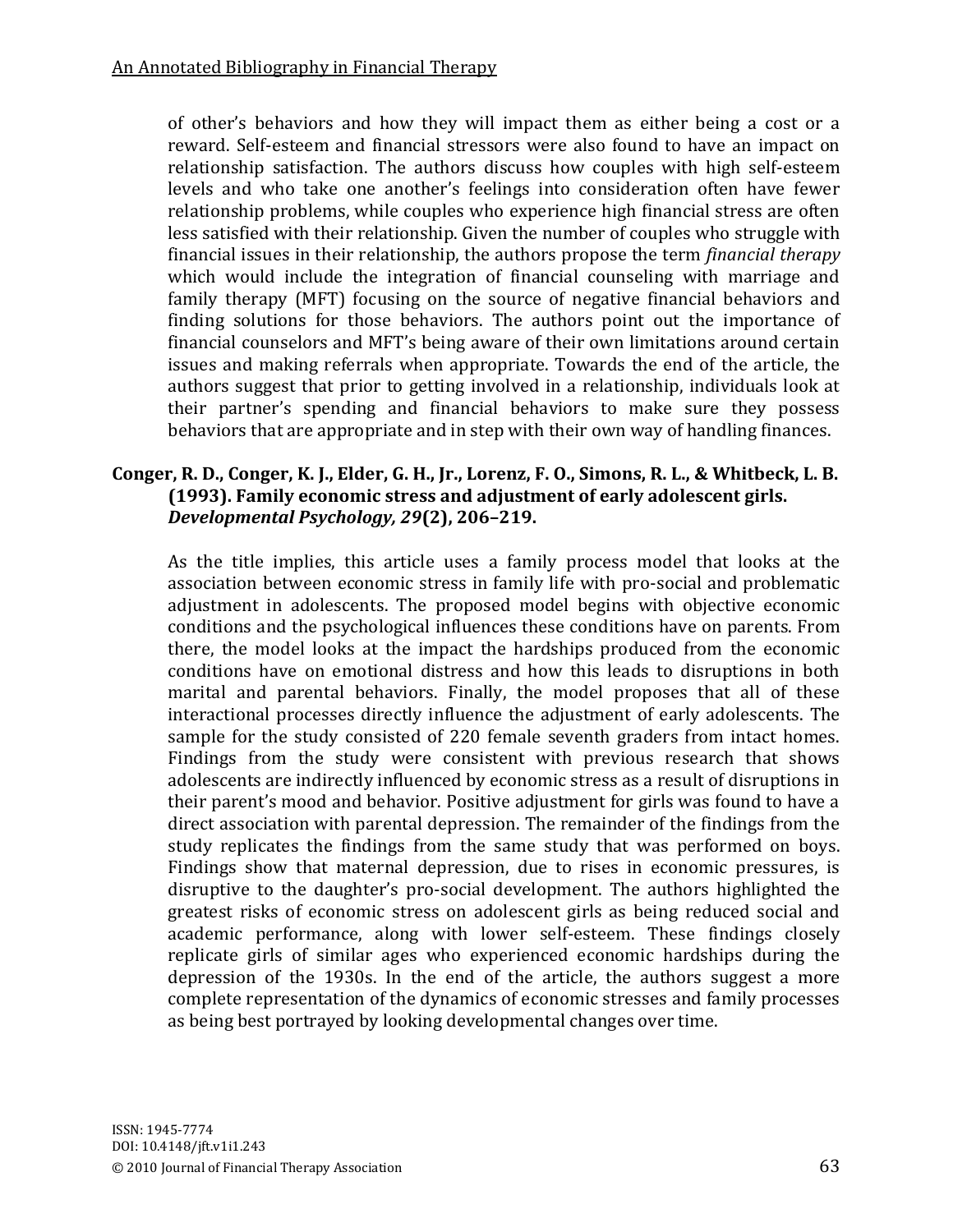# Conger, R. D., Elder, G. H., Jr., Lorenz, F. O., Conger, K. J., Simons, R. L., Whitbeck, L. B., **(1990).#Linking#economic#hardship#to#marital#quality#and#instability.#***Journal( of Marriage and the Family*,  $52(3)$ , 643-656.

The article looks at the emotional dimensions of marital interaction that may serve as a link between economic hardship and marital quality and instability. Previous studies have found no significant correlations between economic strain and marital happiness, or between marital happiness and changes in employment status. However, these studies have neglected to look at behavioral interactions that could be impacted by economic insufficiencies and could affect the couple's assessment of their marriage. The study sample consisted of 76 couples in a rural Midwestern county who had experienced economic difficulties due to the farm crisis of the 1980's. Two questions were addressed in this study, the first being whether including conflicting spousal behavior as an intervening variable between economic distress and marital quality would help explain how financial problems may impact self-reported satisfaction or distress in marriages. The second question looked at whether economic hardship affected marital quality by lowering the number of positive behavioral exchanges between the couple. Families were visited twice in their homes; during the first visit, they filled out questionnaires that looked at family processes, characteristics of individual family members, and economic distress. During the second visit the spouses were videotaped while performing two structured interactional tasks. Findings from the study showed income, economic pressure, and the husband's work stability indirectly influenced husband's hostile and warm/supportive marital interactions due to the struggle spouses had trying to meet their personal wants without sufficient resources. The economic strain caused an increase in the husband's hostility and a decrease in his warmth/supportiveness towards his wife. As a result of the increase in husband's hostility, wives were found to have greater perceptions of marital instability and were less satisfied with their marriage. The authors suggest that larger sample sizes and longitudinal data are needed to be sure changes in husband's behavior, due to economic stress, are occurring prior to, and associated with, changes in wives' behaviors. The authors suggest that additional research be done regarding the role warmth/support has in marriages, especially the impact it has on marital quality for wives.

## **Conger, R. D., Rueter, M. A., & Jr., Elder, G. H. (1999). Couple resilience to economic** pressure. *Journal of Personality and Social Psychology, 76*(1), 54-71.

Conger, Rueter, and Elder empirically assess the family stress model of economic stress and its impact on marital distress, along with extending the model to include interactional characteristics of spouses that should increase couples resilience when facing the negative effects of economic stress throughout different times in the model. In the literature review, the authors discuss previous research that was done in the 1930's and 1980's which found that economic stress has an adverse influence on marital quality. The research also showed couples who have strong marriages were less likely to be influenced, either personally or as a family, by economic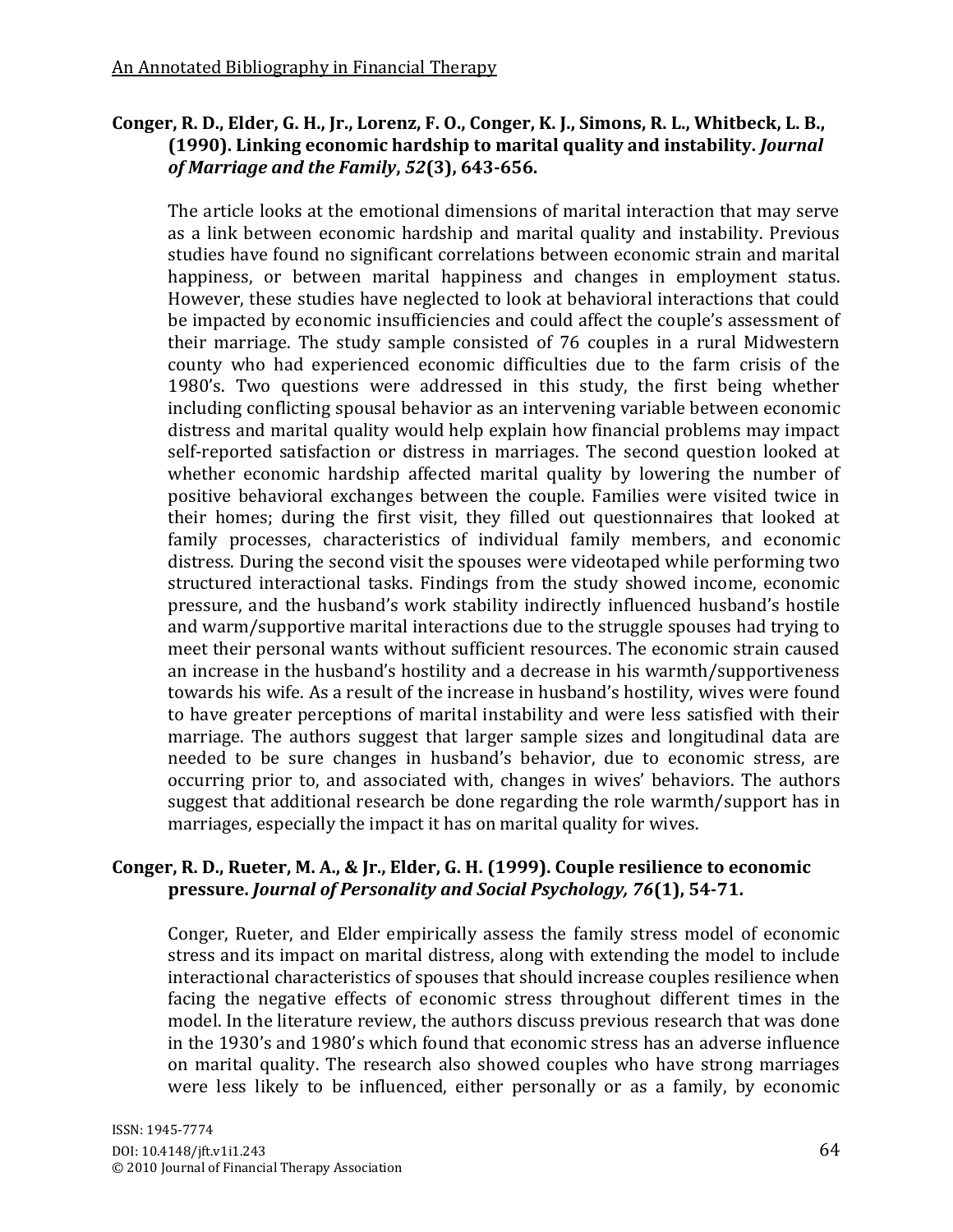hardships. Since previous research had not looked at whether or not certain marital characteristics accounted for why some couples are fairly resilient when faced with economic hardships, while others are not, the authors of this article added this into the family stress model. The sample for the study consisted of over 400 families who were interviewed over the course of three years, with the first interview in 1989. Findings from the study showed economic pressure to be associated with relatively higher levels of marital distress. The authors suggest that the most significant impact economic pressures have on marriage are due to its heightening each of the spouse's emotional problems. Findings from the study also suggest economic problems may cause couples more stress than other difficulties they are faced with in their marriage. A positive association between economic pressure and emotional distress was found to have a greater impact on couples who were less supportive of one another. Conger, Rueter, and Elder point out that couples cannot simply provide sensitivity and concern to their partner. They also have to be able to negotiate, bargain, and come to an agreement on practical solutions to internal family matters. At the end of the article, the authors suggest that problem-solving-skills be implemented in programs developed to help couples learn strategies to have more satisfying relationships and resolve significant disagreements.

#### \*Dew, J., & Yorgason, J. (2010). Economic pressure and marital conflict in retirementaged couples. *Journal of Family Issues, 31*(2), 164-188.

Dew and Yorgason look at whether or not the family stress model of economic pressure and marital distress would produce the same findings for retirement-age couples as it has found for younger couples. According to the family stress model, financial issues lead to feelings of economic pressure, which in turn lead to increased marital conflicts due to depression. Dew and Yorgason use a life course perspective framework which looks at the stability of relationships over the course of life transitions. This framework suggests the transition to retirement is an expected, planned, and positive experience. Along with looking at whether or not the family stress model can be used for couples who are of retirement-age, the authors also look at the role health plays in the family stress model. The authors discuss how having an ill spouse may cause the other spouse to prolong retirement in order to procure health benefits and money to pay medical expenses, or they may retire early in order to care for their spouse. The sample for the study included 3,853 couples who were pulled from three waves of the National Survey of Families and Households (NSFH). The authors used three groups of retirement-age individuals, along with a comparison group of couples not of retirement age. Of the individuals who were of retirement age, the first group included couples who retired before the study began, the second group consisted of couples who retired during the study, and the third group was made up of couples who did not retire during the study. Findings from the study showed the family stress model works differently for couples who have already retired versus couples who had not retired or were in the process of retiring. The relationship between depression and marital conflict was not significant for couples who had had time to adjust to retirement.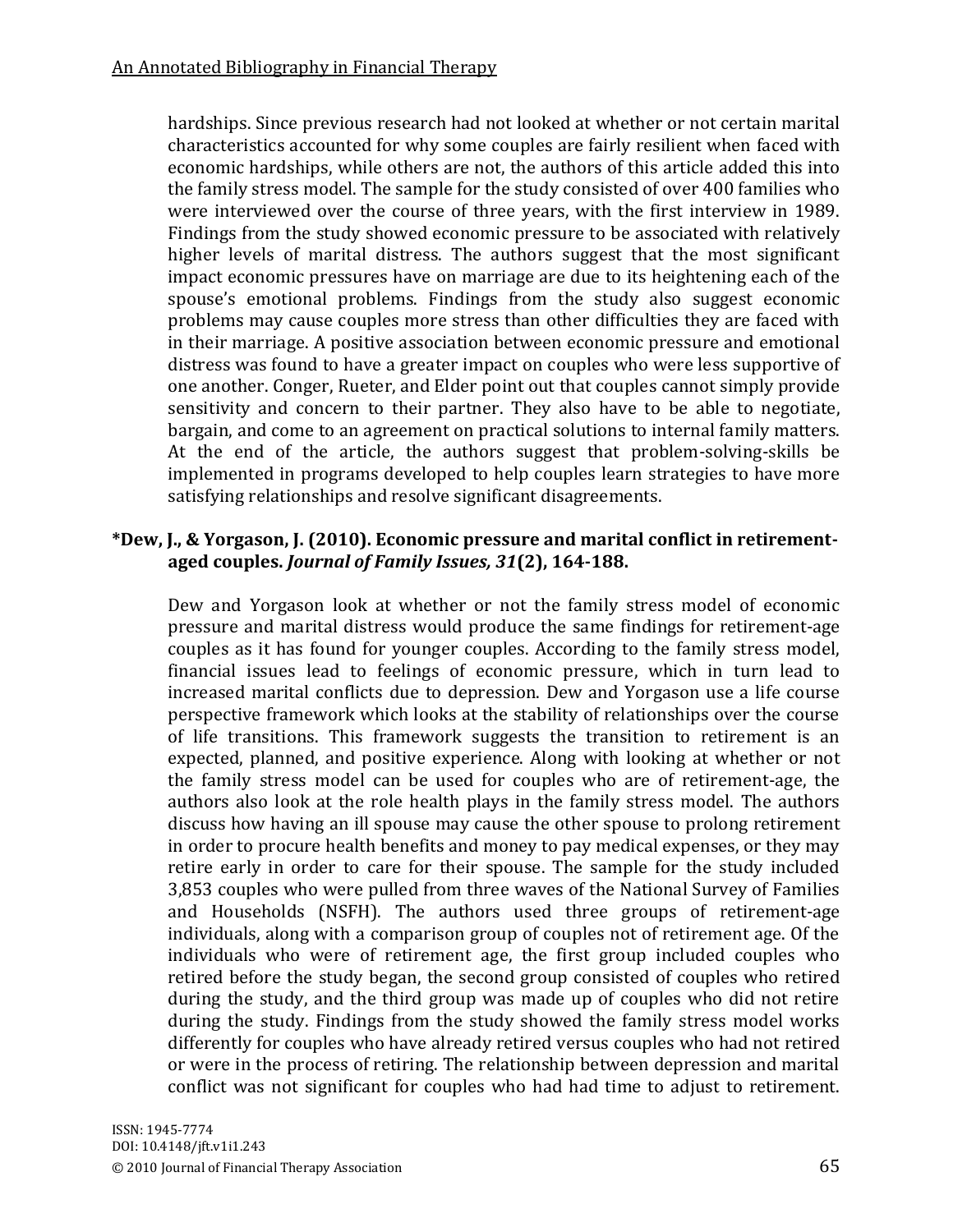Financial issues were found to be just as predictive for couples who were already retired as they were for the other couples; however, the economic pressure was not related to marital conflict. The family stress model was found to be applicable to the couples who transitioned to retirement during the study and couples who did not retire. Findings for the younger couples were similar to findings from previous studies of the family stress model. Health was found to indirectly predict marital conflict for all couples, except those who retired before the study began. Using the life course perspective, Dew and Yorgason provide two explanations for why the family stress model did not work for couples who were already retired. They first propose that the timing of the transition can often explain the results that relate to it. For couples who were already retired, they had more time to adjust to retirement, which may have helped them avoid marital distress. A second explanation is that the findings represent a cohort effect, meaning the couples who were already retired were financially different than the other couples. Dew and Yorgason point out that if the differences in the family stress model are a result of a cohort effect, the findings for already retired couples would not be generalizable to other couples. They also discuss how instead of age being an important factor in the family stress model, birth cohort, retirement status, and the length of retirement appear to have a greater influence.

#### \*Dew, J. (2009). The gendered meanings of assets for divorce. *Journal of Family and Economic Issues, 30*(1), 20-31.

In this article, Dew looks at three mechanisms, pulled from social exchange theory, to explain the relationship between assets, divorce, and gender. Previous research has found a relationship between assets and divorce; however, the mechanisms that link the two are unknown. Social exchange theory explains how spouses evaluate the costs and rewards of their marriage with the expectations they have for their relationship. Over time, if spouses feel the marital outcomes outweigh the comparison level, they will be satisfied with their relationship. However, if the outcomes are lower than the comparison level, the spouse will be unsatisfied with their relationship. Dew describes the three mechanisms relating financial assets and divorce. The first is selection, which states the relationship between assets and divorce is false, the second states assets assist spouses in enjoying their marriage making divorce less likely, and the thirds states assets may prevent individuals from divorcing by lowering their "comparison level alternatives". The sample for this study was couples who participated in the first two waves of the National Survey of Families and Households (NSFH), which began in 1987. Findings from the study suggest wives' marital satisfaction may be enhanced through assets causing them to not have the desire to divorce. Assets may also cause wives to raise their feelings of structural commitment causing them to not view divorce as an option. Selection and husband's characteristics were not found to impact the relationship between assets and divorce. An unexpected finding of the study was structural commitment and marital satisfaction intervened in the link between assets and divorce for wives. Dew discusses how this shows that wives have an expectation that their marriage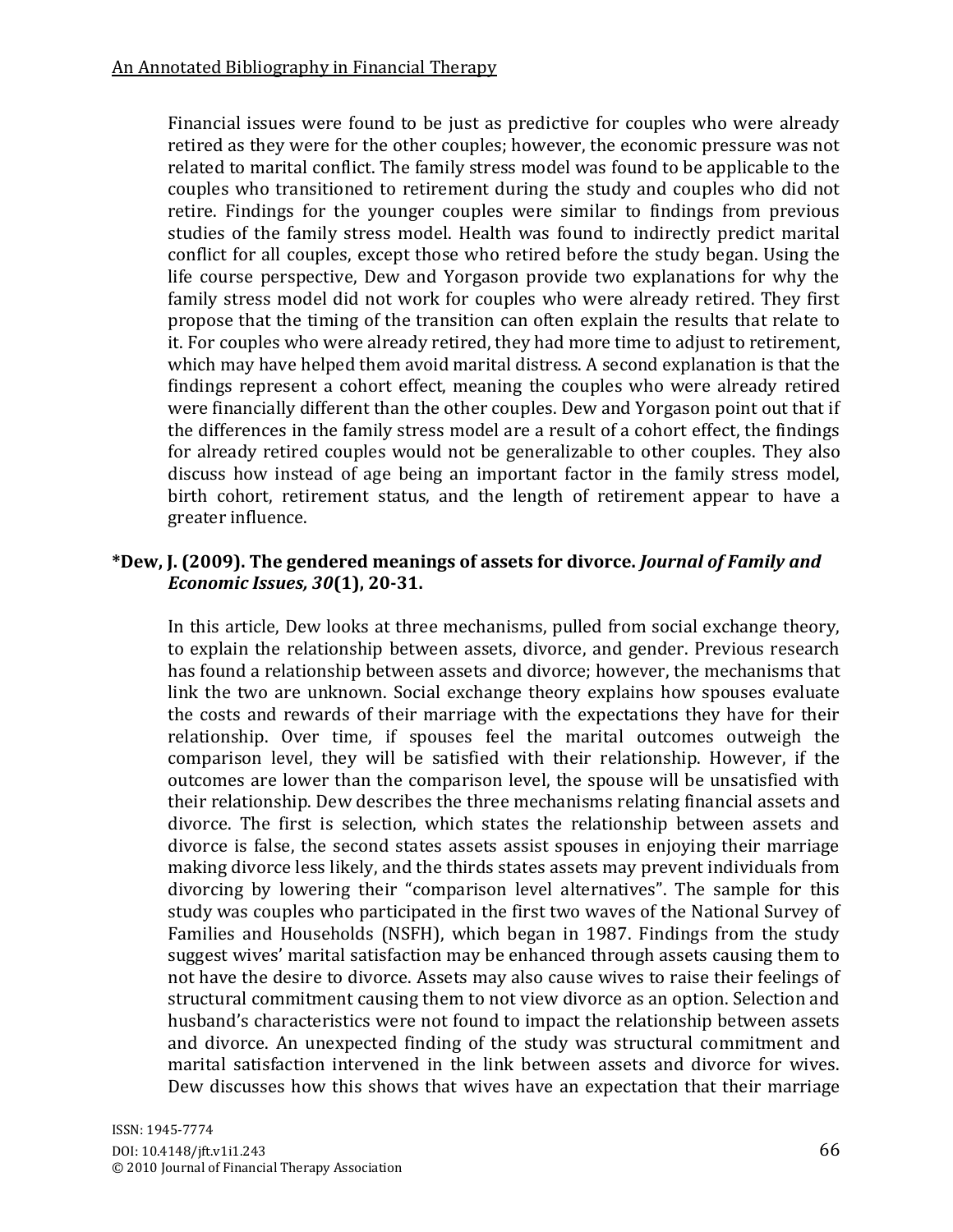will provide them with economic benefits. He also points out that wives are less likely to leave their marriage and financial assets if their standard of living will be lower than if they stay in the marriage. At the end of the article, Dew suggests future research be done to analyze the mechanisms by looking at whether changes in assets, marital satisfaction, and feelings of structural commitment are connected with the risk of divorce. He also suggested future research look at the mechanism of assets decreasing economic pressure.

#### \*Dew, J. P. (2008). The relationship between debt change and marital satisfaction  $k$  **change in recently married couples. Family Relations, 57(1), 60–71.**

In this study, Dew tests a conceptual model of debt and the marital quality of recently married couples. The model looks at whether changes in newly married couples' debt foretell changes in their marital satisfaction. The study also looks at the mechanisms between debt and marital satisfaction changes. Along with the change model, Dew takes a social exchange theory approach in this article. Social exchange theory asserts a couple's relationship satisfaction will rise or fall as they compare the benefits and costs of the relationship with the expectations they have for the relationship. The sample for the study included  $1,078$  couples in the National Survey of Families and Households (NSFH). Findings from the study showed that debt change is a predictor of change in marital satisfaction. Dew discusses paying off debts was meaningful to newly married couples which supports previous studies that have found debt to be a top concern for these couples. The findings also point out as couples assume more debt, they are likely to spend less time together, have more arguments about finances, and feel their marriage is unfair. The study did not find mortgage debt or student debt to be related to changes in marital satisfaction. Dew proposes student debt may not have impacted marital satisfaction since the sample used in this study predates the increase in student debts that has occurred in recent years. Another finding of the study was consumer debt assumption led to decreases in the amount of time spouses spent together, leading to a decrease in marital satisfaction; however, couples did not have to work longer hours as a result of consumer debt. At the end of the article, Dew suggests premarital counseling programs provide couples with knowledge of debt. He also suggests if couples are able to build financial management skills they may be able to achieve better loan terms for major purchases.

#### \*Dew, J. P. (2007). Two sides of the same coin? The differing roles of assets and consumer debt in marriage. *Journal of Family and Economic Issues, 28*(1), **89Ȃ104.**

In this article, Dew looks at whether assets and consumer debts are associated with marital outcomes in complementary or independent ways, and if these relationships are direct or indirect. He also looks at whether or not these relationships can be found using a national sample. In the introduction, Dew points out that previous studies have combined assets and consumer debts in a debt-to-asset ratio. He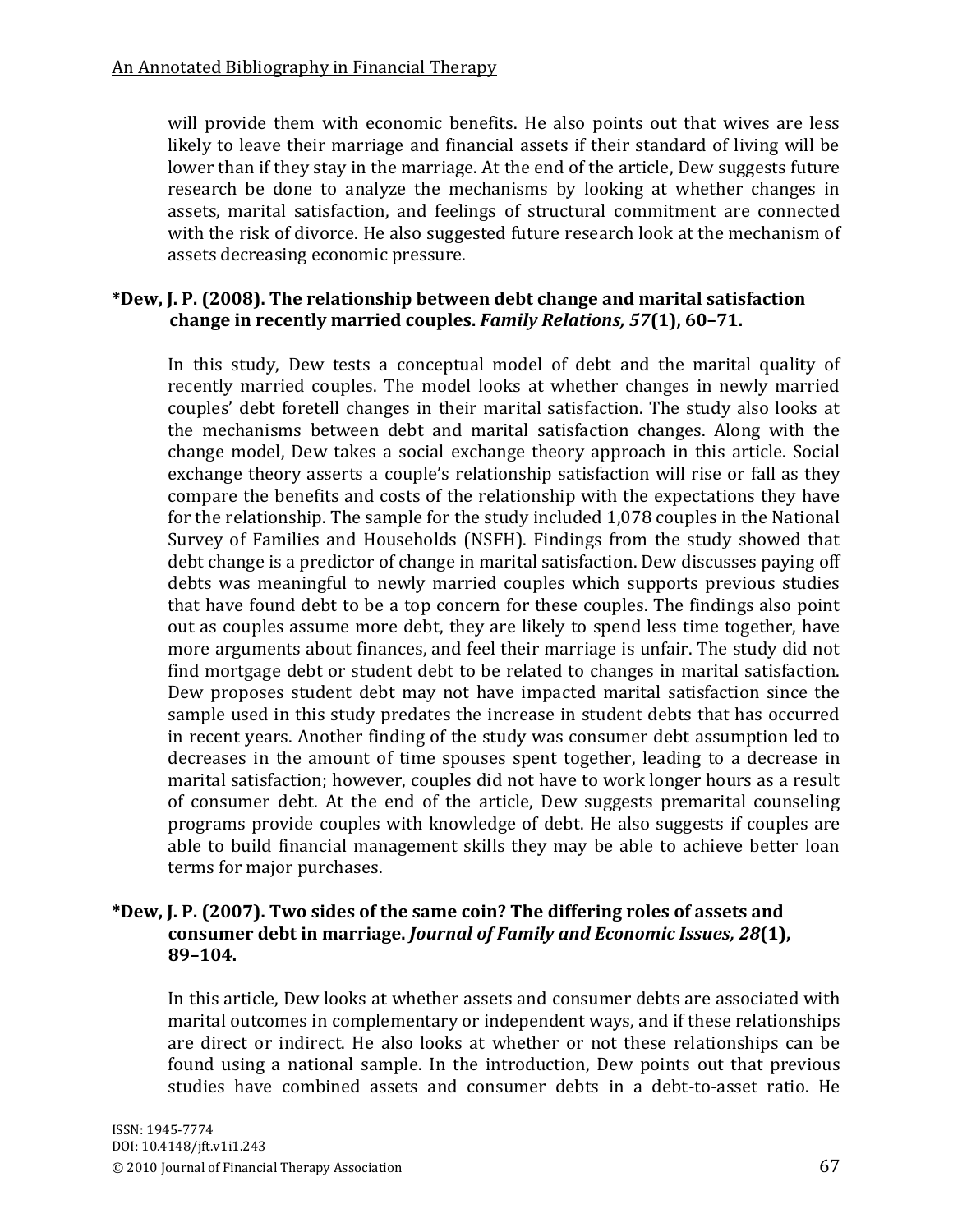discusses how this approach takes away from the possibility that assets and debts could influence marital outcomes in completely different ways instead of simply predicting the same outcomes with opposite signs. The family stress model is used in this study. In this model, financial difficulties predict feelings of economic pressure. Economic pressure raises the level of emotional distress, which causes an increase in the level of conflicted marital interactions and lowers the number of positive marital interactions. The study sample included 3,731 participants who were pulled from the first two panels of the National Study of Families and Households (NSFH) that began in 1987. Findings from the study show that aside from predicting economic pressure, assets and consumer debts relate to marriage in completely different ways. Another finding, consistent with prior research, was that assets only have an indirect relationship with marital outcomes. Going against prior research, the study found that consumer debts relate directly to marital outcomes in spite of the mediating variables of the family stress model. Consumer debt was also found to play a role in helping marriages by decreasing the level of depression in spouses. Findings from the study show there is a relationship between assets, consumer debts, and marital outcomes for married American couples, not simply for rural families. Towards the end of the article, Dew suggests married couples would benefit more from paying down consumer debts as soon as they can instead of trying to accumulate assets. This suggestion is due to the fact that consumer debts were found to relate more closely to marital outcomes than assets. Dew also points out that the theory of debt is underdeveloped and suggests marital scholars use qualitative methods to gain a better understanding of the course individuals take in deciding to assume debt, make purchases, and service their debt.

# \*Grable, J. E., Britt, S., & Cantrell, J. (2007). An exploratory study of the role financial  $\mathbf{F}_{\mathbf{A}}$  as on the thought of subsequent divorce. Family and Consumer *Sciences Research Journal, 36***(2), 130-150.**

The authors look at whether financial satisfaction can discriminate couples who have considered getting a divorce occasionally or often over the past three years from couples who have not. In the literature review the authors discuss how almost one third of couples who seek financial counseling have some form of relationship problems. Similarly, one third of couples who seek couples counseling for relationship problems also have some kind of financial difficulties. These findings show there is a link between financial satisfaction and relationship distress. The authors also highlight some of the costs of divorce, which include money, couples experience a lower standard of living, individuals have a higher chance of suffering from depression which can lead to other health problems, and the impact divorce has on children. Some of the factors that influence relationship satisfaction which could lead to divorce are financial satisfaction, the number of years the couple has been married and their age, gender, if the couple has children, the race and ethnicity of the couple, their educational status, employment status, household income, and their individual self-esteem. For this study, the authors used a cybernetic system to look at the influence different factors have on marital stability. A basic tenet of the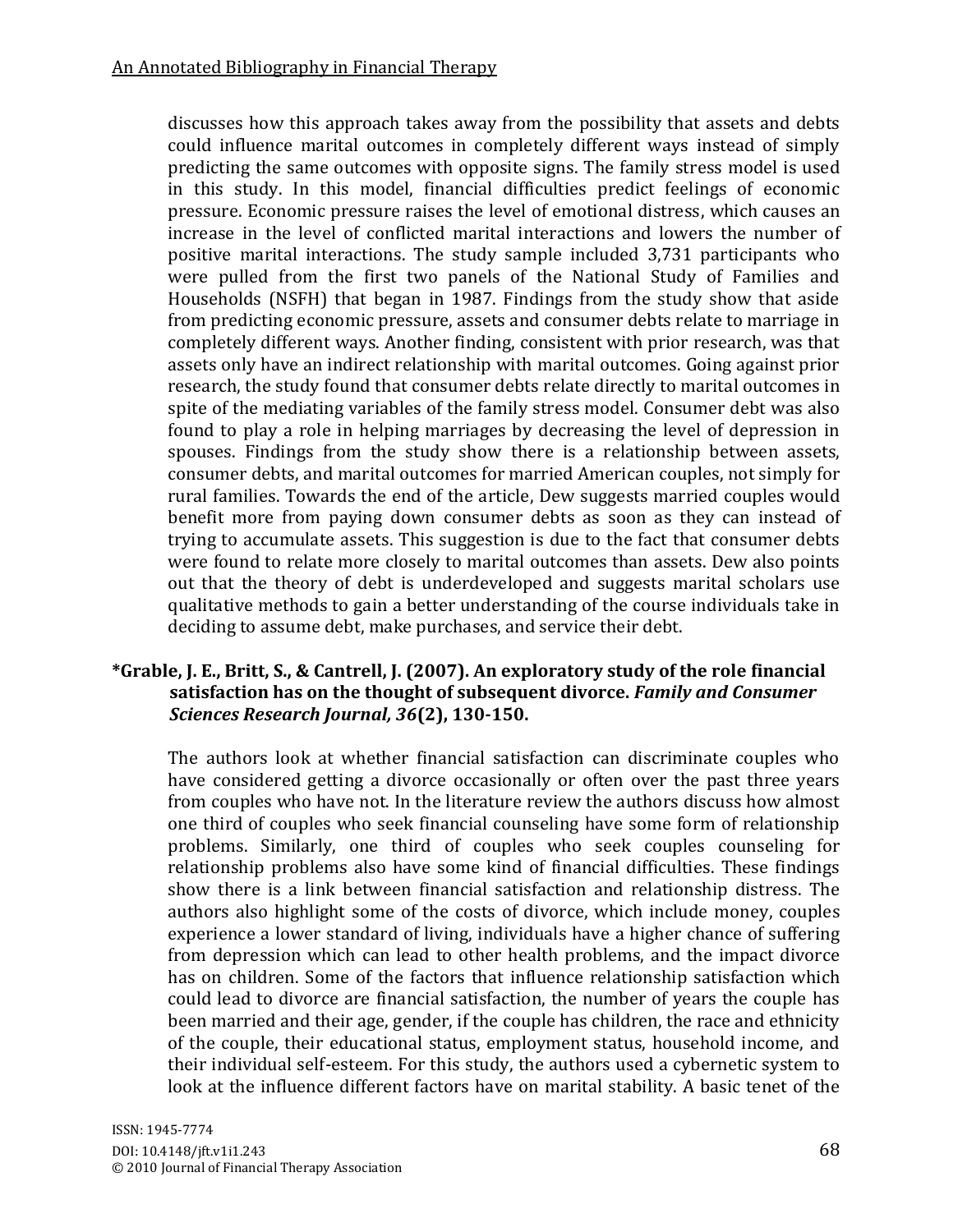cybernetic system approach is that information feedback is either positive or negative. Each factor in the system impacts the next factor until there is enough information to provide the individual participants with feedback. Data for the study was pulled from a survey administered to a convenience sample of individuals living in three communities in a Midwestern state. The sample for this study was made up of 361 married individuals. Findings from the study show a measure of financial satisfaction can distinguish between individuals who have thought of getting a divorce from those who have not. Financial satisfaction was found to be connected with the possibility of considering divorce. According to the model, individuals who had high financial satisfaction had the lowest level of marital distress. The variable that best distinguished those who had considered divorce from those who had not was financial satisfaction. Findings also showed individuals were less distressed if they had high financial satisfaction and a spouse who was at least a vear and half younger. Individuals who had considered divorce had a spouse who was close in age or older than them by one and a half years. The authors suggest if consumer science educators are able to intervene and recognize potential conflicts within in a marriage and make appropriate referrals they may be able to save that marriage. They also suggest future research be done to test the influence of additional factors on relationship satisfaction and considering divorce.

# Gudmunson, C. G., Beutler, I. V., Israelsen, C. L., McCoy, J. K., & Hill, E. J. (2007). Linking financial strain to marital instability: Examining the roles of emotional **#############distress#and#marital#interaction.#***Journal(of(Family(and(Economic(Issues***,#***28***(3)***,* **#############357Ȃ376.**

The authors of the article used a nationally-representative sample of the U. S. to look at whether financial strain was linked to marital instability by way of individual emotional distress, along with different couple interactions. The couple interactions the authors looked at included couple disagreements, fighting, and quality time together. Symbolic interaction theory, which says that individuals operate in response to their perceptions of events, was also used to guide the research in this study. In the literature review, the authors discuss previous research that has found financial strain to be indirectly associated with several different ways couples assess the quality of their relationship. Marital instability, in previous research, has been found to be directly influenced by emotional distress, hostile and distancing behaviors, marital conflict, disagreements, quality, and time spent together. It is these findings that led the authors to feel a need to look at marital instability. They point out that by the time couples are considering separation or divorce, it may be the last time effective interventions can be done for the marriage. The sample for this cross-sectional study included 4,997 married couples who participated in the second wave, which began in 1992, of the National Survey of Families and Households (NSFH). Findings from the study show a couple's financial strain has a strong, even, contribution to both spouses' emotional distress. Each partner's emotional distress contributed to their judgment of marital instability; however, it was not found to contribute to their partner's assessment of marital instability.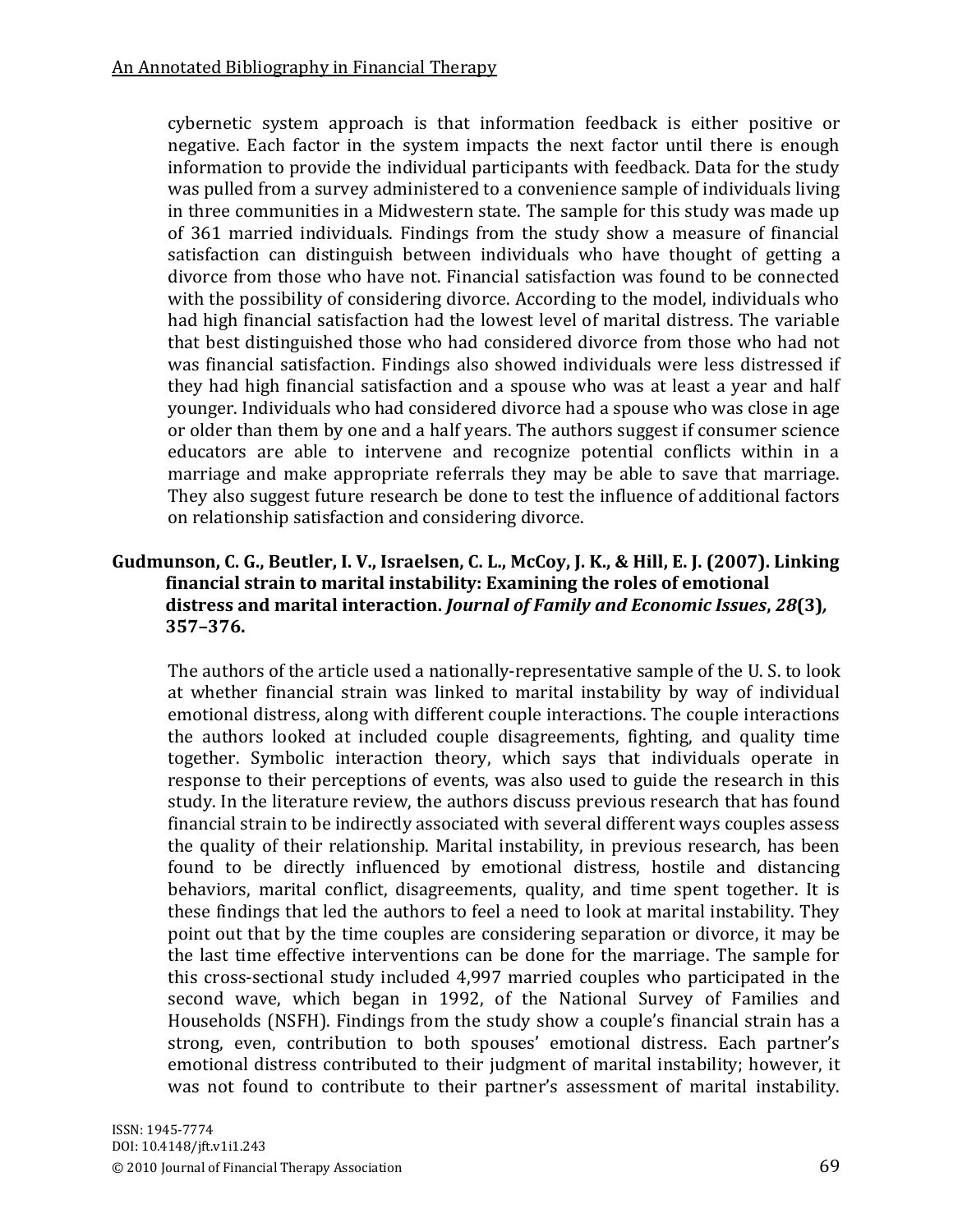Contrary to past research, no gender differences were found in this study. A connection between marital disagreements and an increase in couple fighting was also found. Findings showed marital interactions and emotional distress both directly contributed to couples feelings of marital instability. The authors found the forms of marital interaction used in this study connected financial strain with marital instability independent of each partner's emotional distress. The authors also found couple disagreements to be associated with positive and negative couple interactions, which are associated with marital instability. A strong correlation was found between couple disagreements and the quality time couples spend alone, with one another, doing things they enjoy. At the end of the article, the authors discuss how using a nationally-representative U. S. sample allowed them to show that the model could be used on a diverse sample, socioeconomically, ethnically, and geographically.

#### Hao, L. (1996). Family structure, private transfers, and the economic well-being of families with children. *Social Forces, 75*(1), 269-292.

In this article, Hao looks at the relationship between family structure, private transfers, and the economic security of families that include children under 18. Private transfers can be either instrumental or emotional support and can come from kin, friends, or neighbors. Family structure today can include first marriages, remarriage, divorce, unmarried childbearing, and cohabitation. In the introduction of the article, Hao looks at previous research on poverty and the impact it has on children. Research has found that children who live in poverty experience considerable disadvantages in both physical and mental development and socioeconomic attainment in adulthood. In previous research, children's economic security has been assessed by either the poverty rate or the total annual family income. Using the net worth of family wealth may be a more appropriate measure of a child's economic security. Hao also points out that previous research has found family structure to be a predictor of family economic security. The sample for the study included 4.283 families who participated in the 1987-1988 National Survey of Families and Households (NSFH). Findings showed children growing up in married and single-father families are in a better economic environment than children who are growing up in a single-mother or cohabitating family. When looking at family structure and private transfers, it was found that there was a need to distinguish between marriage-remarriage, marriage-cohabitation, and male-female single parenthood. Looking at the duration of first marriages and remarriages the families' income increases more with the duration of the first marriage than it does in a remarriage. Comparing marriage and cohabitation, it was found that married families have more wealth than families who cohabitate and marriage reinforces the supporting effect of transfers on wealth while cohabitation weakens this effect. Intact families were found to benefit the most from receiving private transfers. Findings from the study suggest marriage may enhance family wealth, private transfers may promote family wealth, and marriages highlight the supporting effect of transfers on wealth. Towards the end of the article, Hao discusses how the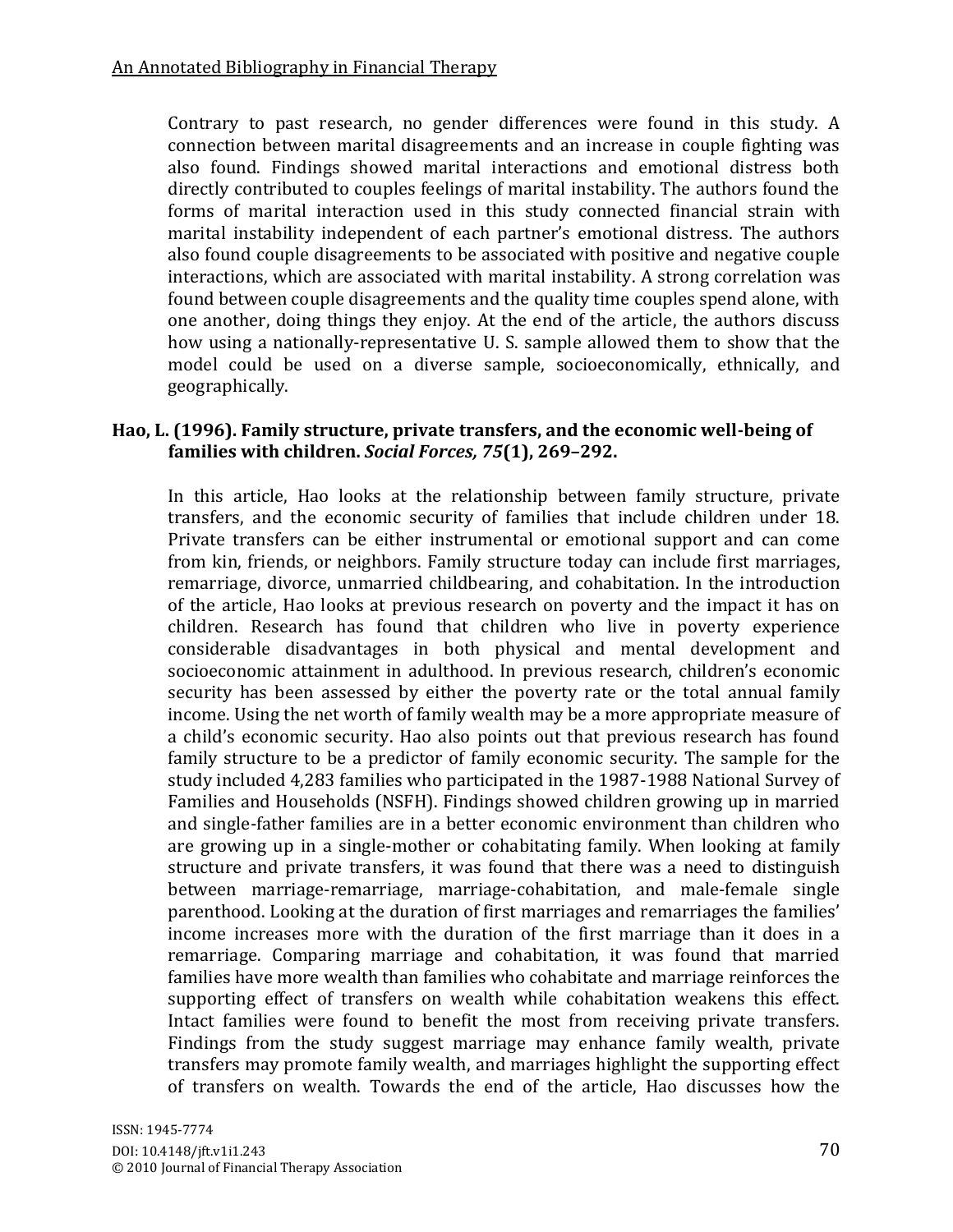findings from the study show marriage could promote the economic and developmental security of children.

#### \*Klontz, B. T., Bivens, A., Klontz, P. T., Wada, J., & Kahler, R. (2008). The treatment of  $\mu$  alsordered money behaviors: Results of an open clinical trial. *Psychological ((((((((((((((Services,(5***(3),#295Y308.**

The authors of the article examine how effective a therapeutic approach incorporating experiential therapy and financial planning is in altering problematic beliefs and behaviors around money. Disordered money behaviors are defined as "maladaptive patterns of financial beliefs and behaviors that lead to clinically significant distress, impairment in social or occupational functioning, undue financial strain, or an inability to appropriately enjoy one's financial resources." In the introduction of the article, the authors point out that 73% of Americans have named money as being the number one stress in their lives. However, psychology, as a field, has not seemed to see problematic money behavior as an area of concern, and consequently, interventions have not been offered to individuals struggling with disordered money behaviors. Theorists have proposed that money problems may be related to early experiences with money. Past research has found money to be the number one cause of conflict for newly married couples, while financial strain has been shown to reduce overall relationship satisfaction. The approach used in this study uses a combination of experiential therapy and financial planning concepts. A major treatment goal for the approach was working through unfinished business by re-experiencing significant life events and relationships involving money in a safe environment. Meditation was also included in the approach as a way to enhance participants' body awareness, help reduce anxiety, and provide a feeling of connection and "wholeness," which will help the individual to not feel a need to fill a sense of emptiness through financial spending. The sample for the study included 33 individuals who participated in a six-day program presented in a retreat style setting. Findings from the study showed participants had considerable decreases in psychological distress from pretreatment to post-treatment, with fewer psychological symptoms and a reduction in their level of distress. A significant improvement in money attitudes was found from the time of post-treatment to the three month follow-up. The authors suggest a delayed treatment effect may be occurring due to the improvement of psychological symptoms right away; however, there is a delay in the improvement of money attitudes. Financial health was found to be the area impacted most by treatment; participants were found to have considerable improvement in financial health from pretreatment to post-treatment, along with improvements from post-treatment to the three month follow-up. At the end of the article, the authors discuss how the findings from the study show the potential value a treatment plan that incorporates both psychological and financial planning principals can have on individuals struggling with the negative effects of disordered money behaviors. They also propose that psychologists could improve the service they provide their clients by evaluating the financial health of clients during clinical interviews and providing help when needed.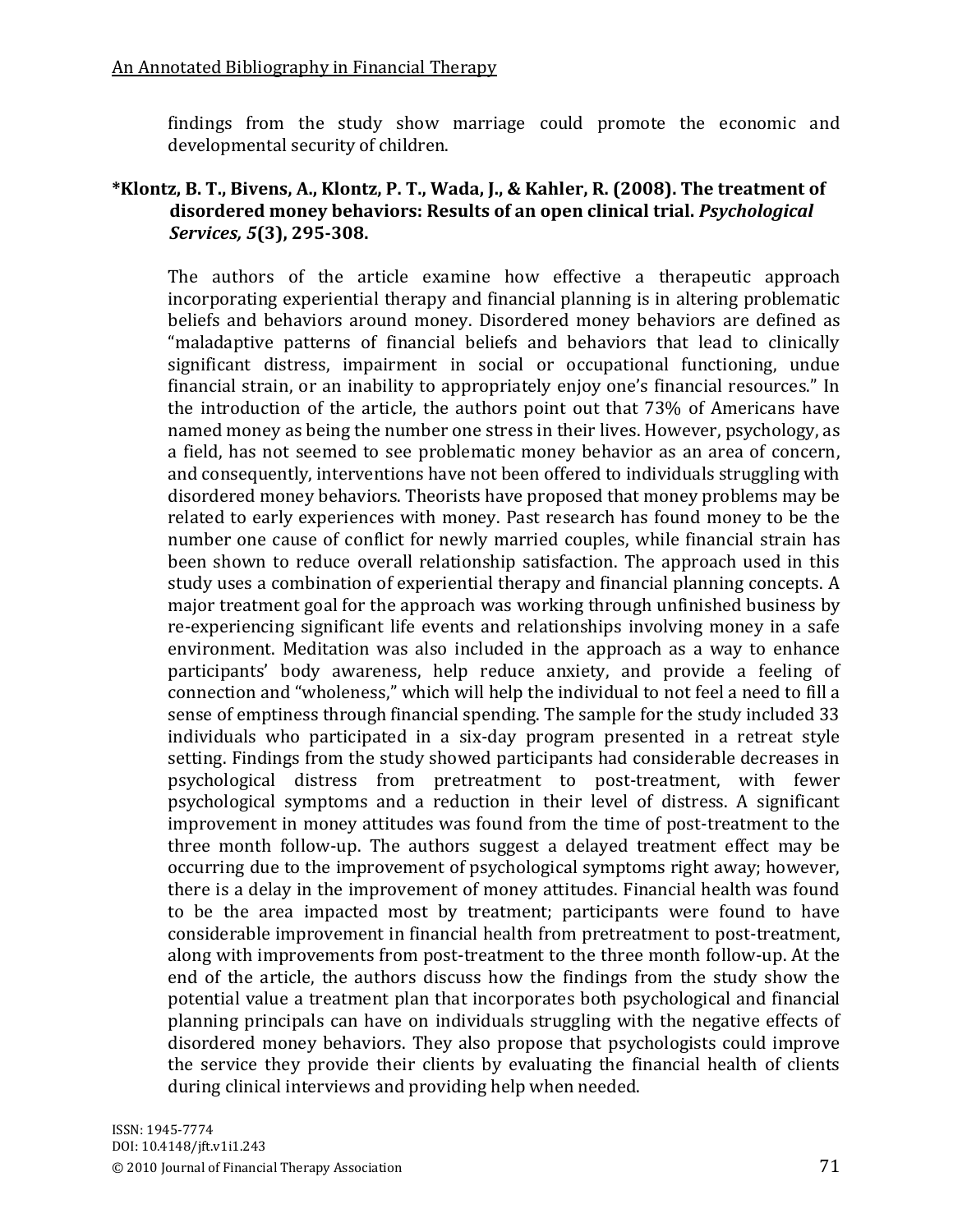#### \*Klontz, B., & Klontz, T. (2009). Providing financial therapy for clients with money  $\boldsymbol{\theta}$  *disorders. Counselor: The magazine for addiction professionals. Retrieved* **June 1, 2009 from http://www.counselormagazine.com/feature-articles [##############mainmenuY63/27YtreatmentYstrategiesYorYprotocols/864Yproviding](http://www.counselormagazine.com/feature-articles%20%20%20%20%20%20%20%20%20%20%20%20%20%20mainmenu-63/27-treatment-strategies-or-protocols/864-providing%20%20%20%20%20%20%20%20%20%20%20%20%20%20financial-therapy-for-clients-with-money-disorders)** financial-therapy-for-clients-with-money-disorders.

Klontz and Klontz propose that individuals suffering from addiction may lie, steal, and/or cheat to get money to fuel their addiction. They propose a set of money disorders that resemble the addiction process. It seems apparent that America has become addicted to credit cards and is "hitting rock bottom," like addicts without resources to sustain their addiction. Klontz and Klontz view money disorders from a Freudian perspective that suggests that if the helper has not dealt with his or her own money issues, they are susceptible of countertransference to clients. Their idea of money disorders include *workaholism* (which is compared to Obsessive-Compulsive Disorder), compulsive buying disorder (which they feel is as common as depression), compulsive hoarding (like the behavior of Scrooge), financial dependence, and financial enabling. The implications of the article are measuring financial health of clients at intake sessions, especially for individuals presenting with depression and anxiety issues.

# **Muntaner, C., Eaton, W. W., Diala, C., Kessler, R. C., & Sorlie, P. D. (1998). Social class,** assets, organizational control and the prevalence of common groups of **psychiatric disorders. Social Science and Medicine, 47(12), 2043-2053.**

The authors use data from two surveys to look at the association between social class and psychiatric disorders, along with looking at the association between social inequalities, which include financial and physical assets, organization control, and specific psychiatric disorders. The authors discuss how wealth and the type of asset ownership are related to certain psychiatric disorders. Individuals with greater wealth have been found to have better health as a result of having a sense of control and predictability in their life. Previous research has also shown mood and anxiety disorders to be led to by a lack of predictability and control in one's life. For the study, class was measured using relational measures that looked at control and authority relations in the workplace. The psychiatric disorders looked at in this study include mood, anxiety, alcohol and drug use disorders since these disorders are the most prevalent in the United States. Data from the National Comorbidity Survey (NCS), conducted from  $1990$  to  $1992$ , and data from the Epidemiologic Catchment Area Follow-Up (ECA), conducted from 1993 to 1996, served as samples for the study. The study showed social class continues to be strongly connected with categories of psychiatric disorders. Findings suggest income is a determinant of health, since income provides both risk and protective factors to individuals. The authors suggest that a lack in social and material resources, stressful life events, and noxious work environments may provide a link between insufficient income and mental disorders. Findings also showed organizational assets were related to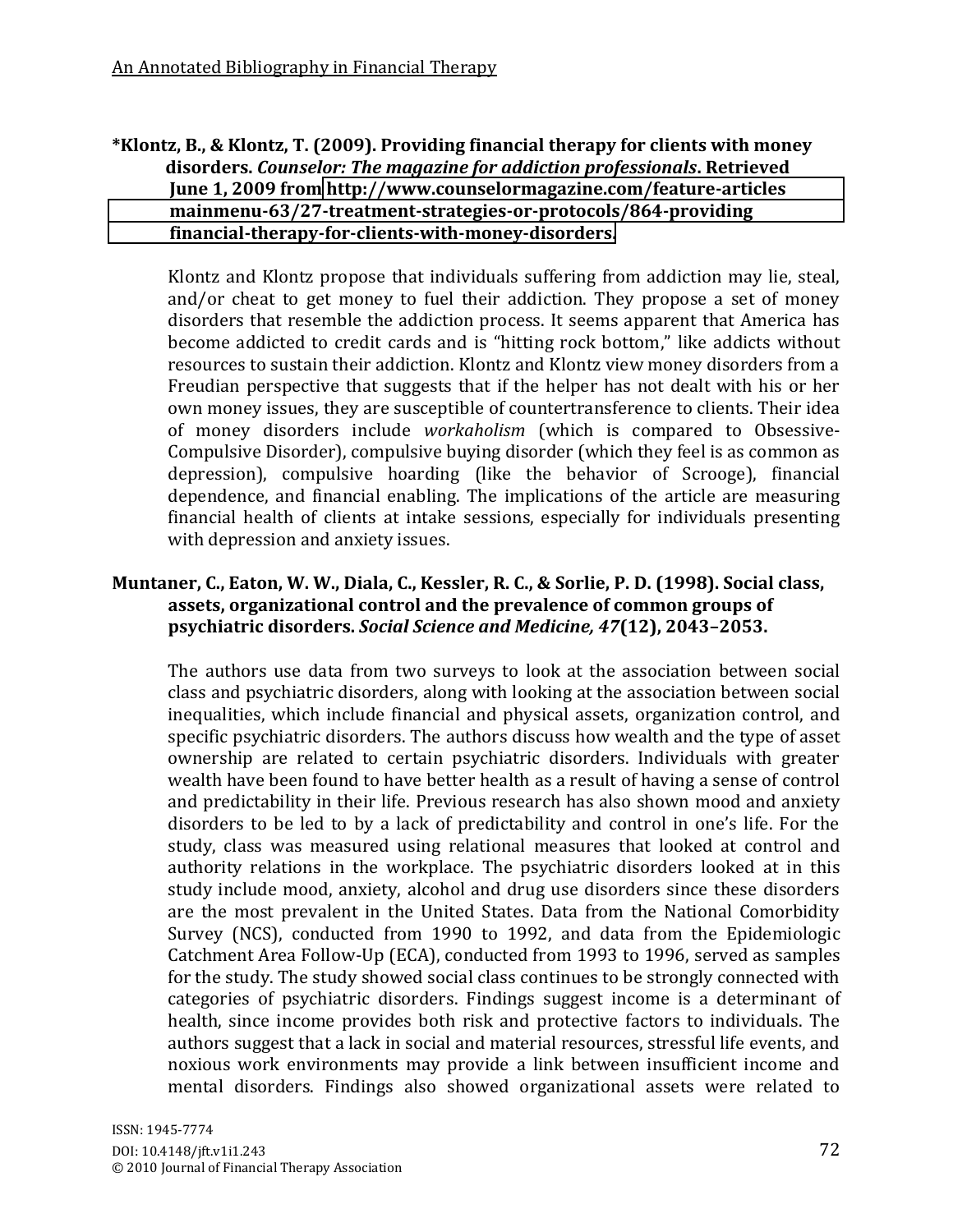anxiety and mood disorders in the ECA sample. It is suggested that future research look at the strength and shape of the relationship between psychiatric disorders and measures of socioeconomic status, along with measures of social stratification. A limitation with using these studies is that respondents gave self-report measures and were not clinically assessed. Thus, social desirability could have played a role in the way individuals responded.

#### Pittman, K. (2009). Recession-proofing your marriage. *Good Housekeeping*. Retrieved June 2, 2009 from http://lifestyle.msn.com/relationships/articlegh.aspx?cp**[documentid=17405332.](http://lifestyle.msn.com/relationships/articlegh.aspx?cp-documentid=17405332)**

Pittman provides a nice story of a husband and wife on the brink of financial disaster in her short magazine article. She tells the story of a couple who have been married 10 years, where the husband decided to leave his career of 20 years to pursue a more enthralling career of a small home-based business. The wife also worked part-time from home and as a full-time mother of three boys. The couple continued to face one financial problem after another and faced embarrassment in their social circle. Their financial planner proposed that they sell their house or file bankruptcy. The wife lashed out at the husband for putting them in their current situation, yet later apologized and they decided that being together was the most important thing to them. Eventually they sold their home and started a repayment plan for their debt. The moral of the story was that the couple learned that "I have everything I need today." This is a good example of situations financial therapists may face, especially with the current economy.

# **Schaninger, C. M., & Buss, W. C. (1986). A longitudinal comparison of consumption** and finance handling between happily married and divorced couples. *Journal of Marriage and the Family, 48*(1), 129-136.

Schaninger and Buss compare family finance handling, decision-making, and the purchasing of major products between recently married couples who become divorced versus couples who remain satisfied with their marriages. Previous research has attempted to develop theories for marital satisfaction and divorce; however, these theories have little in common in regards to theoretical perspective. The current study pulls underlying constructs from this research and looks at the interaction between socioeconomic antecedents and the intervening variables of economic adequacy, equality/equity, conflict management, and family commitment and how this interaction impacts marital satisfaction. Data for this study was pulled from a longitudinal study of 311 first married couples done by the Survey Research Laboratory of the University of Illinois. The way family financial responsibilities were distributed within the first few months of marriage was found to have a significant impact on marital satisfaction and divorce. Couples who were happily married were found to spend more on recreational vehicles, appliances, and purchasing homes while couples who divorced spent more on stereos, color televisions, and living room furniture. Based on the findings, the authors conclude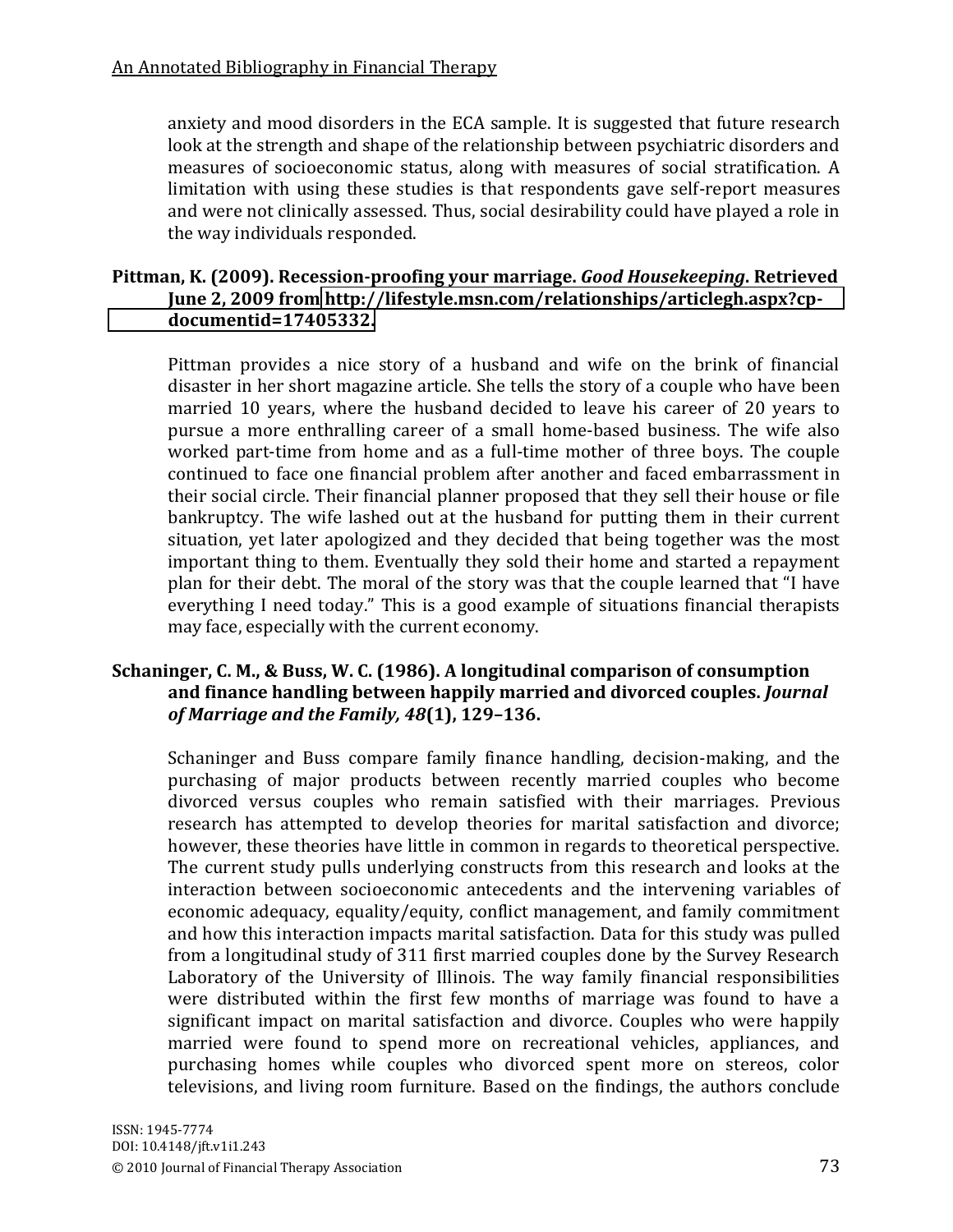that an early commitment to equality and equity, role specialization with the wife having more influence on the handling of family finances, and family commitment are related to marital satisfaction. Schaninger and Buss suggest that future research use a longitudinal panel design that looks at a wider range of consumer behaviors.

# Smock, P. J., Manning, W. D., & Porter, M. (2005). "Everything's there except money:" How money shapes decisions to marry among cohabitors. *Journal of Marriage and Family, 67*(3), 680-696.

Smock, Manning, and Porter build on previous research by looking at how cohabitating men and women connect economic circumstances and the decision to marry. They also build off of previous research that has mainly focused on disadvantaged mothers or unmarried parents by examining how cohabitating, working, and lower middle-class individuals see the relationship between money and marriage. In the introduction, the authors point out that today, while most Americans still have the desire to get married at some point in their lives, unmarried cohabitation has changed the process individuals go through in the decision to marry. Today, both marriages and remarriages often begin as a cohabitating relationship. The sample for this study is composed of  $115$  cohabitating, young adults who participated in semi-structured in-depth interviews that examined cohabiting relationships. The study found that individuals who were, or had cohabited, believed economic circumstances mattered in the decision to marry in a number of different ways. Findings show having "enough" money is taken into consideration, along with the feeling that marriage signifies that one is no longer economically struggling. A lack of money was found to be associated with relationship conflict. Having enough money or saving to be able to afford a real wedding was another aspect that impacted an individual's decision to marry. The study showed attaining one financial goal was not enough for a cohabitating couple to get married; several financial goals need to be attained in order to feel ready to marry. A finding also showed some cohabiters felt the decision to marry was dependent on the man's ability to fulfill the role of being the breadwinner. The authors discuss how previous research has shown that financial difficulties occur early on in a marriage. However today, the early years of economic struggle seem to be occurring when couples are cohabiting. Overall, the findings suggest couples do not decide to marry with the hope of being financially comfortable in the future; they marry once they have already attained this financial comfort.

# \*Sullivan, P. (2009). Wealth matters: It's not just the money, it's the mind-set. New *(((((((((((((York(Times***. Retrieved#June#2,#2009#from [http://www.nytimes.com/2009/02/](http://www.nytimes.com/2009/02/%20%20%20%20%20%20%20%20%20%20%20%20%2007/yourmoney/07wealth.html?pagewanted=1&_r=1) [#############07/yourmoney/07wealth.html?pagewanted=1&\\_r=1](http://www.nytimes.com/2009/02/%20%20%20%20%20%20%20%20%20%20%20%20%2007/yourmoney/07wealth.html?pagewanted=1&_r=1)**

In a non-peer-reviewed article in the New York Times, Sullivan interviews psychologists who specialize in the treatment of money-related issues. He talks about how money is no longer just a means of exchange, but rather a signal for status, self-identity, and a way to buy love and friendship. Therefore, opportunities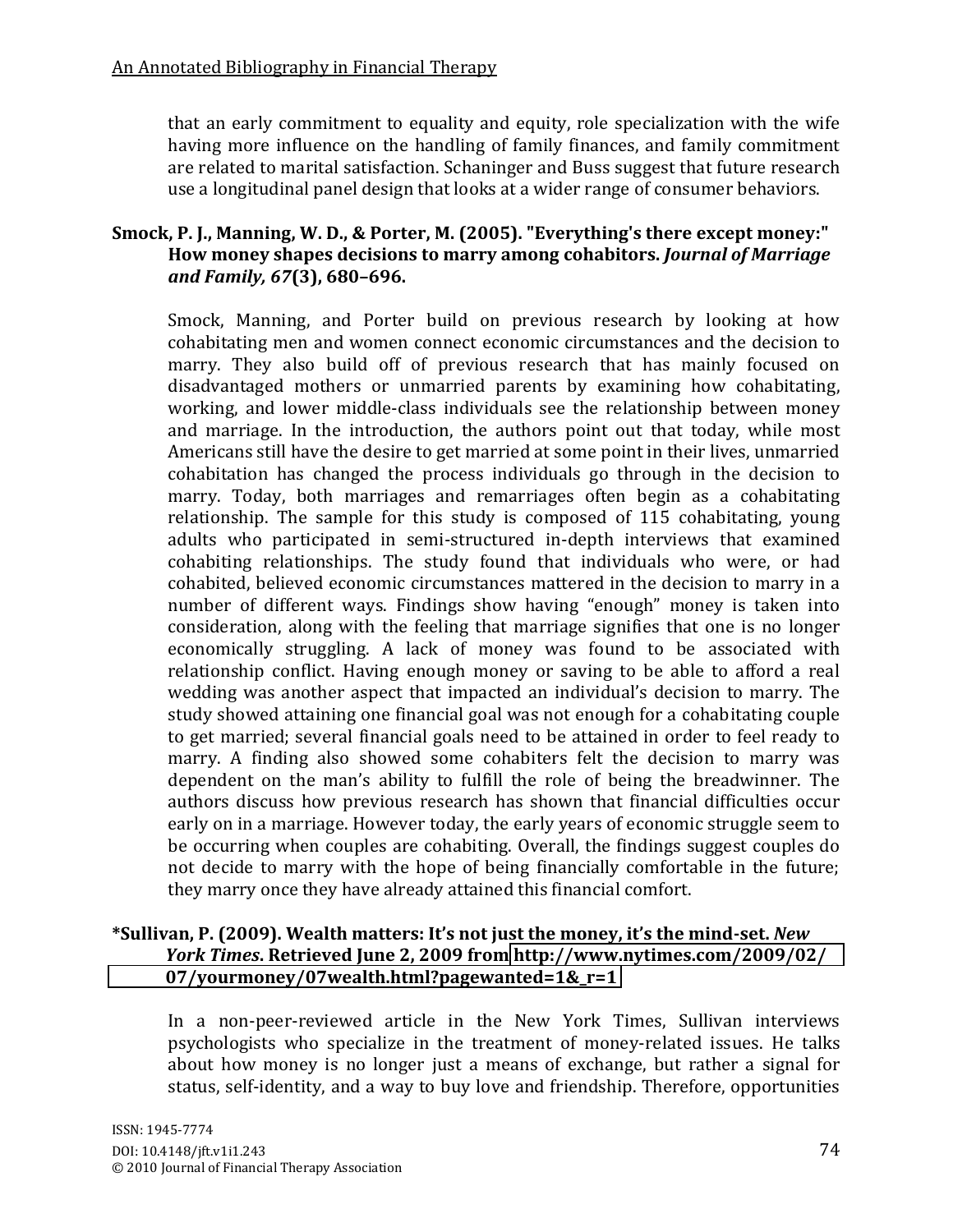for psychological crises occur when the money vanishes. He noted that people are putting all their wealth in gold to "protect themselves" or ending their relationships because it is no longer worth putting up with the partners' nuances if he or she is not providing the same amount of money. Brad Klontz was quoted saying "80% of decisions are made from the emotional part of our brain." Eric Damman was quoted saying that "some people view their net worth as their self-worth." Neither are good outcomes and it points to the need for financial therapy.

## **Vinokur, A. D., Price, R. H., & Caplan, R. D. (1996). Hard times and hurtful partners:** How financial strain affects depression and relationship satisfaction of **unemployed persons and their spouses. Journal of Personality and Social** *Psychology, 71*(1), 166-179.

Vinokur, Price, and Caplan look at the paths the major life stressors of job loss and unemployment take in increasing the risk of marital dissatisfaction and depressive symptoms between couples. In the introduction of the article, the authors discuss how previous research around job loss and unemployment contribute to symptoms of psychiatric disorders and distress, especially depressive symptomology. Economic hardship can also lead to negative life events, which could lead to family struggles, such as child abuse, decreases in a spouse's mental health, and an increase in marital and family dissolution. For this study, the authors took analyses of longitudinal data taken from a heterogeneous community sample of individuals. The study looked at changes in depression and relationship satisfaction due to changes in financial strain, social support, and social undermining. A subsample, consisting of 815 unemployed job seekers who lived with their spouse or a romantic partner, was used for the analyses. Of the 815 job seekers, 501 were part of the experimental condition of the original study and 314 were part of the control group. Findings from the analyses show there are particular paths through which the effects looked at in the analyses tie the job seeker and partner together; no difference in gender was found for these effects. The study suggests financial strain increases symptoms of depression in both the partner and the job seeker. Consistent with previous research, findings show the depression experienced by the partner causes them to provide a lack of support to the job seeker and there is an increase in the partner's undermining behaviors. As a result of these behaviors, the job seeker experiences an increase in their depressive symptoms and experiences a decrease in their relationship satisfaction. The structural model, used in the analyses, allowed depression and marital/relationship satisfaction to be considered simultaneously, allowing the authors to study the relationship between the two. Previous research has used the process model on a rural sample and this study adds to that research by extending the model to examine an urban sample. The authors also found social support and social undermining to have independent effects on relationship satisfaction. Towards the end of the article, Vinokur, Price, and Caplan suggest future studies expand the scope of the model by including mental health effects of social support and undermining on both the partner and the job seeker.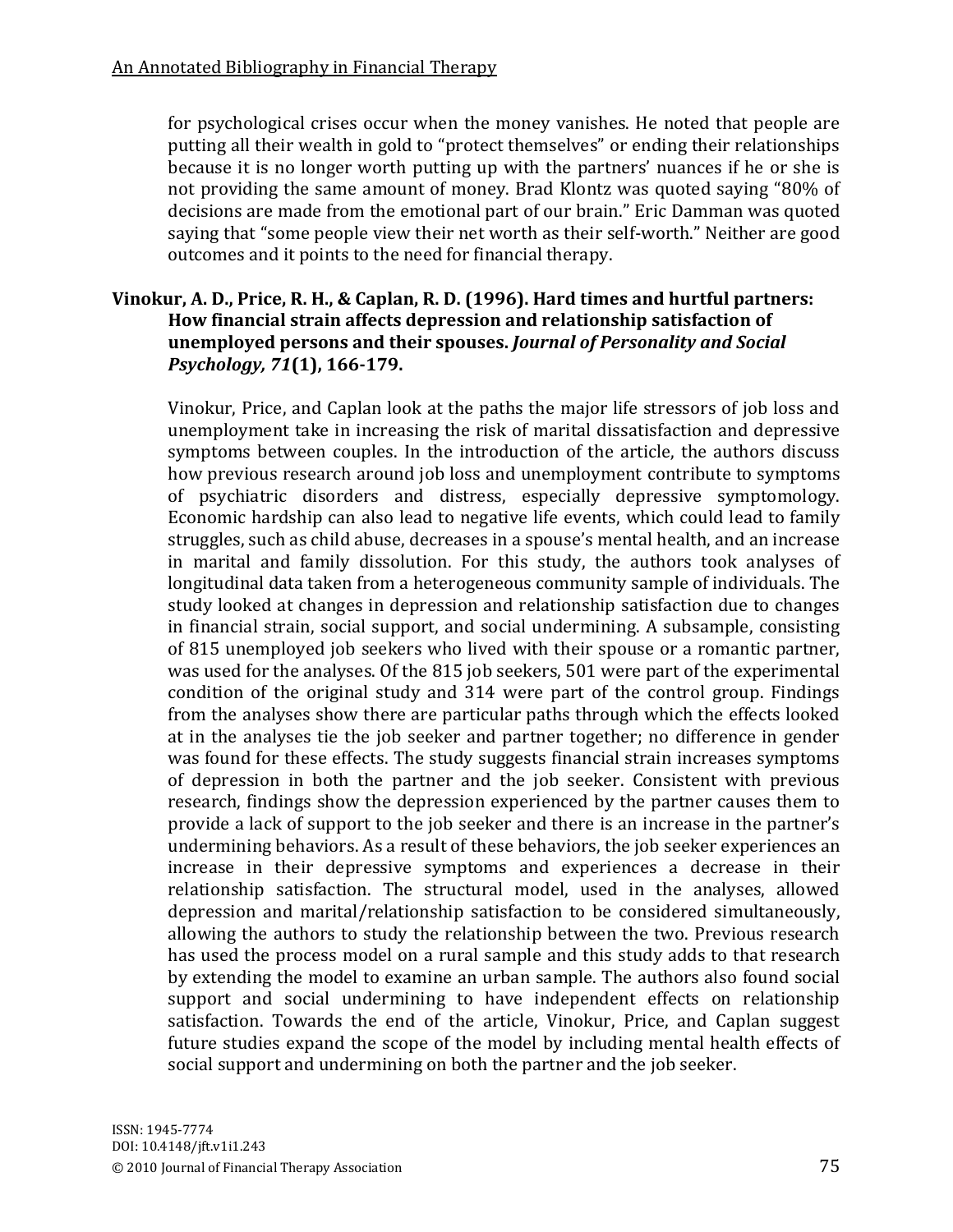#### **LIST#OF#BOOKS**

- Anthony, M. & DeMoss, G. (2004). *Making the client connection: Maximizing the power of your personality, presentations, and presence.* Chicago: Dearborn Trade Publishing.
- Ariely, D. (2008). *Predictably irrational*. New York: Harper Collins Publishing.
- Bachrach, B. (2000). *Values-based financial planning: The art of creating an inspiring financial plan.* San Diego: Aim High Publishing.
- Belsky, G. & Gilovich, T. (1999). *Why smart people make big money mistakes & how to correct them.* New York: Simon & Schuster.
- Benson, A. (2008). *To buy or not to buy: Why we overshop and how to stop.* Boston: Trumpeter Books.
- Boundy, D. (1993). When money is the drug: The compulsion for credit, cash and chronic debt. New York: Harper Collins Publishing.
- Bryan, M. & Cameron, J. (1992). *The money drunk: 90 days to financial freedom*. New York: Ballantine Books.
- Clason, G. S. (1988). *The richest man in Babylon*. New York: Signet.
- Coleman, S. & Hull-Mast, N. (1992). *Can't buy me love: Freedom from compulsive spending* and money obsession. Minneapolis: Fairview Press.
- Collier, C. W. (2006). *Wealth in families (2<sup>nd</sup> ed.)*. Cambridge: Harvard University Press.
- Conger, R. D., Ge, X. J., & Lorenz, F. O. (1994). Economic stress and marital relations. In R. D. Conger & G. H. Elder (Eds.), *Families in troubled times* (pp. 187–203). New York: Aldine de Gruyter.
- DiClemente, C. C., Norcross, J. C., & Prochaska, J. O. (2006). *Changing for good.* New York: Collins.
- Diliberto, R. T. (2006). *Financial planning: The next step.* Denver: FPA Press.
- Dominguez, J. & Robin, V. (1992). *Your money or your life*. New York: Penguin Books.
- Eisenberg, L. (2006). *The number: A completely different way to think about the rest of your life.* New York: Free Press.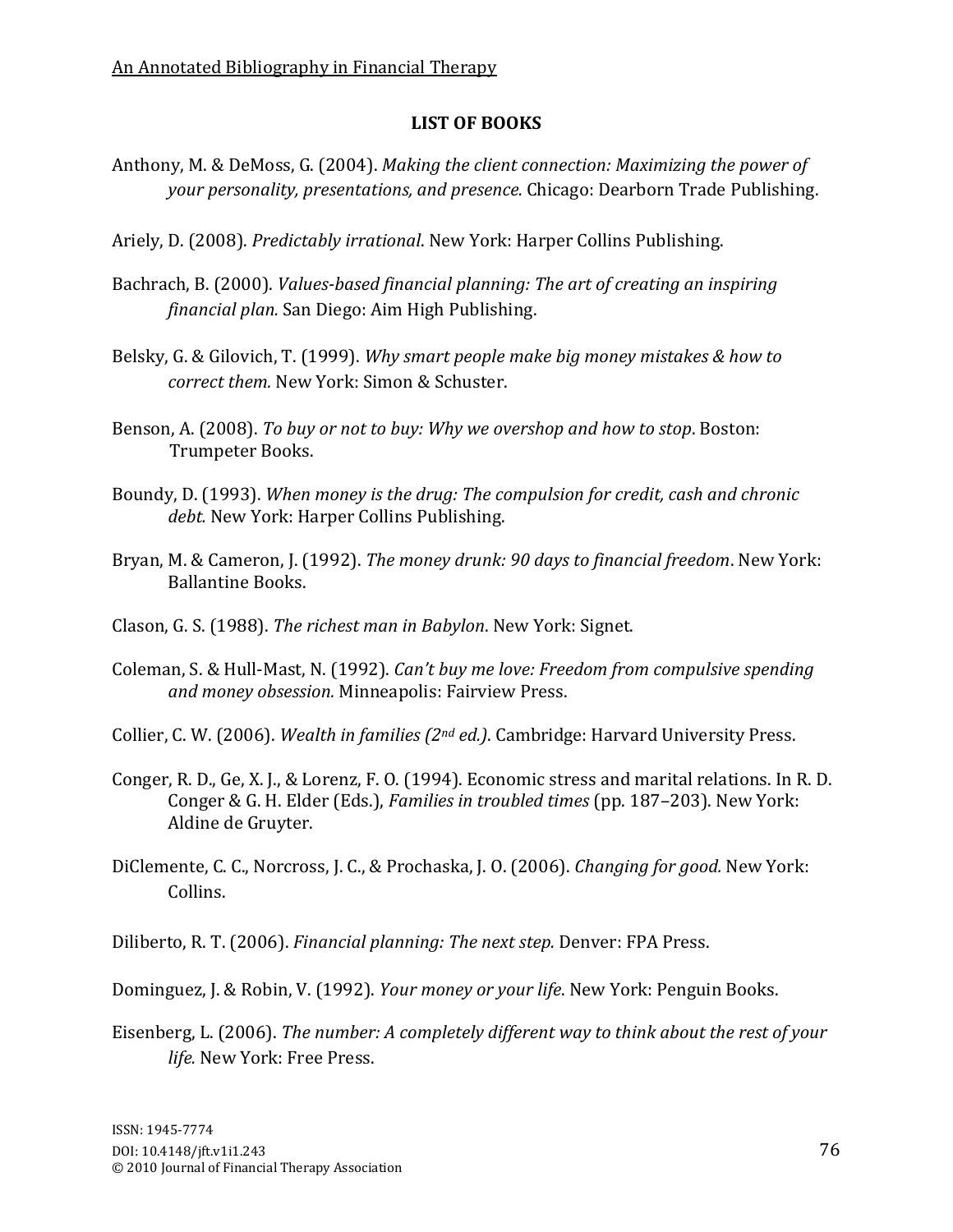- Felton-Collins, V. (1990). *Couples & money: A financial guide for surviving and thriving - in the '90's.* New York: Bantam Books.
- Galford, R. M., Green, C. H., & Maister, D. H. (2000). *The trusted advisor.* New York: Simon & Schuster.
- \*Gallo, E. & Gallo, J. (2002). *Silver spoon kids: How successful parents raise responsible children*. New York: Contemporary Books.
- \*Gallo, E. & Gallo, J. (2005). *The financially intelligent parent: 8 steps to raising successful,* generous, responsible children. New York: New American Library.
- Galvan, S. E. & Kinder, G. D. (2006). *Lighting the torch: The kinder method of life planning.* Denver: FPA Press.
- Godfrey, J. (2003). *Raisin financially fit kids*. Berkeley, CA: Ten Speed Press.
- Hausner, L. (2005). *Children of paradise: Successful parenting for prosperous families, 2<sup>nd</sup> edition*. Irvine, CA: Plaza Press.
- Hayden, R. (1992). *How to turn your money life around: The money book for women.* Deerfield Beach, FL: Health Communications, Inc.
- Heen, S., Patton, B., & Stone, D. (1999). *Difficult conversations: How to discuss what matters* most. New York: Penguin Books.
- Hughes, J. E., Jr. (2004). *Family wealth: Keeping it in the family.* New York: Bloomberg Press.
- Hughes, J. E., Jr. (2007). *Family: The compact among generations*. New York: Bloomberg Press.
- Jenkins, J. B. & Thompson, G. J. (2004). *Verbal Judo: The gentle art of persuasion.* New York: Harper Collins.
- \*Kahler, R. & Fox, K. (2005). *Conscious finance: Uncover your hidden money beliefs and transform the role of money in your life.* Rapid City, SD: FoxCraft, Inc.

Kinder, G. (1999). The seven stages of money maturity. New York: Delacorte Press.

\*Klontz, B., Kahler, R., & Klontz, T. (2008). *Facilitating financial health: Tools for financial* planners, coaches, and therapists. Erlanger, Kentucky: National Underwriter Company.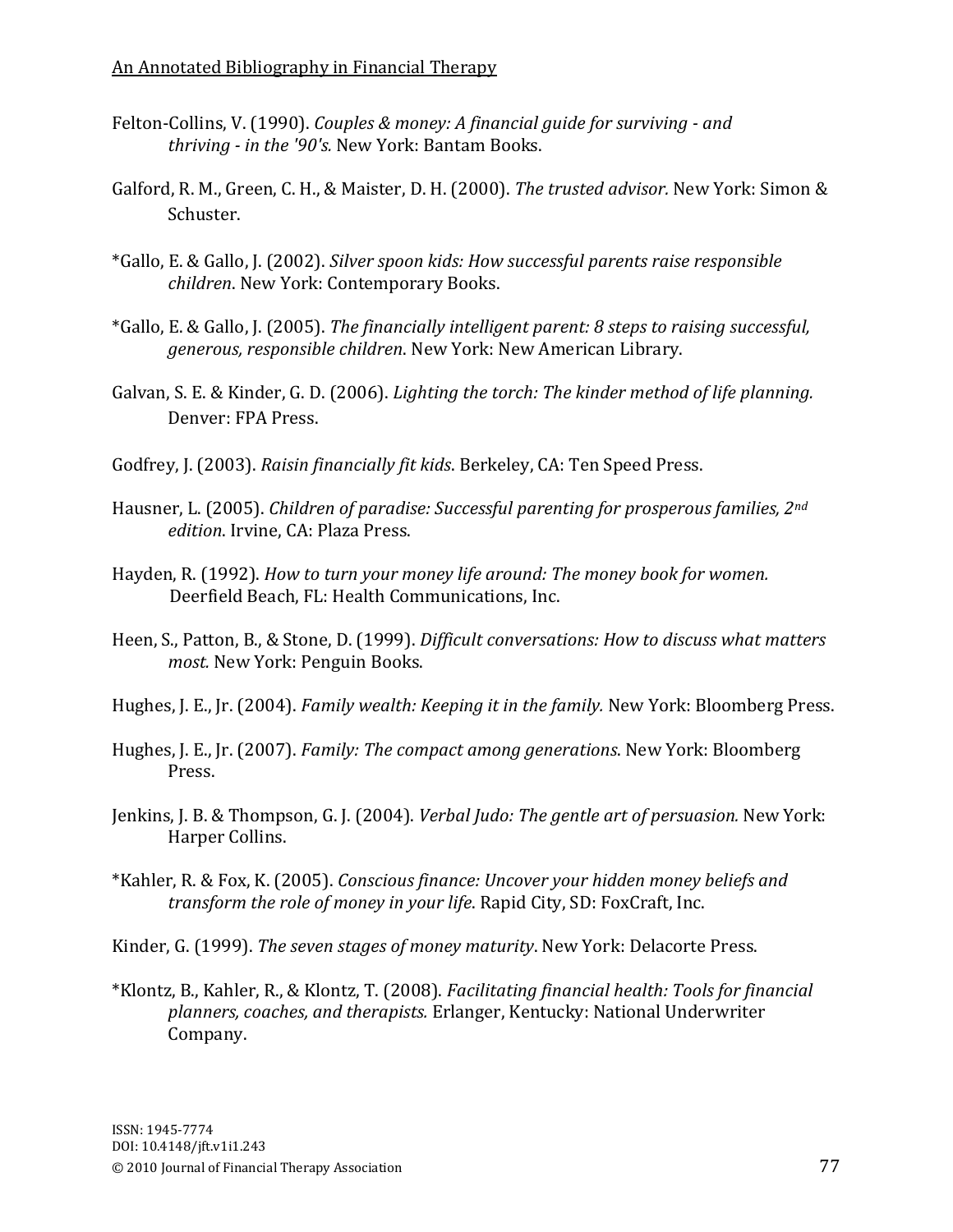- \*Klontz, B., Klontz, T., & Kahler, R. (2008). *Wired for wealth: Change the money mindsets that keep you trapped and unleash your wealth potential. Deerfield Beach, FL: HCI.*
- \*Klontz, T., Kahler, R., & Klontz, B. (2005). *The financial wisdom of Ebenezer Scrooge: 5* principles to transform your relationship with money. Deerfield Beach, FL: Health Communications.
- Leonard, R. (2003). *Money troubles: Legal strategies to cope with your debt. Berkley, CA:* Nolo Press.
- Leonard, R. & Irving, S. (1997). *Take control of your student loans*. Berkley, CA: Nolo Press.
- Massie, H. (2006). *Financial DNA: Discovering your unique financial personality for a quality life.* Hoboken, NJ: John Wiley & Sons, Inc.
- Mellan, O. (1994). *Money harmony*. New York: Walker and Company.
- Mellan, O. (1995). *Overcoming overspending: A winning plan for spenders and their partners.* New York: Walker and Co.
- Mundis, J. (1995). *Earn what you deserve: How to stop underearning and start thriving*. New York: Bantam Books.
- Mundis, J. (1988). *How to get out of debt, stay out of debt, and live prosperously.* New York: Bantam Books.
- Needleman, J. (1991). *Money and the meaning of life*. New York: Doubleday.
- Nemeth, M. (1997, 1999). *The energy of money*. New York: Ballantine Wellspring.
- O'Neill, J. (1997). The golden ghetto: The psychology of affluence. Milwaukee, WI: The Affluenza Project, 1997.
- Orman, S. (1997). *The 9 steps to financial freedom*. New York: Crown Publishers.
- Perry, J. & Barclay, D. (1997). A girl needs cash: Banish the white knight myth and take *charge of your financial life.* New York: Time Books.
- Salzer, M. (2005). *The inheritors' sherpa: A life-summiting guide for inheritors*. Boulder, CO: The Wealth Conservancy, 2005.

Schor, J. B. (1998). *The overspent American*. New York: Basic Books.

Schwartz, B. (2004). *The paradox of choice: Why less is more.* New York: HarperCollins.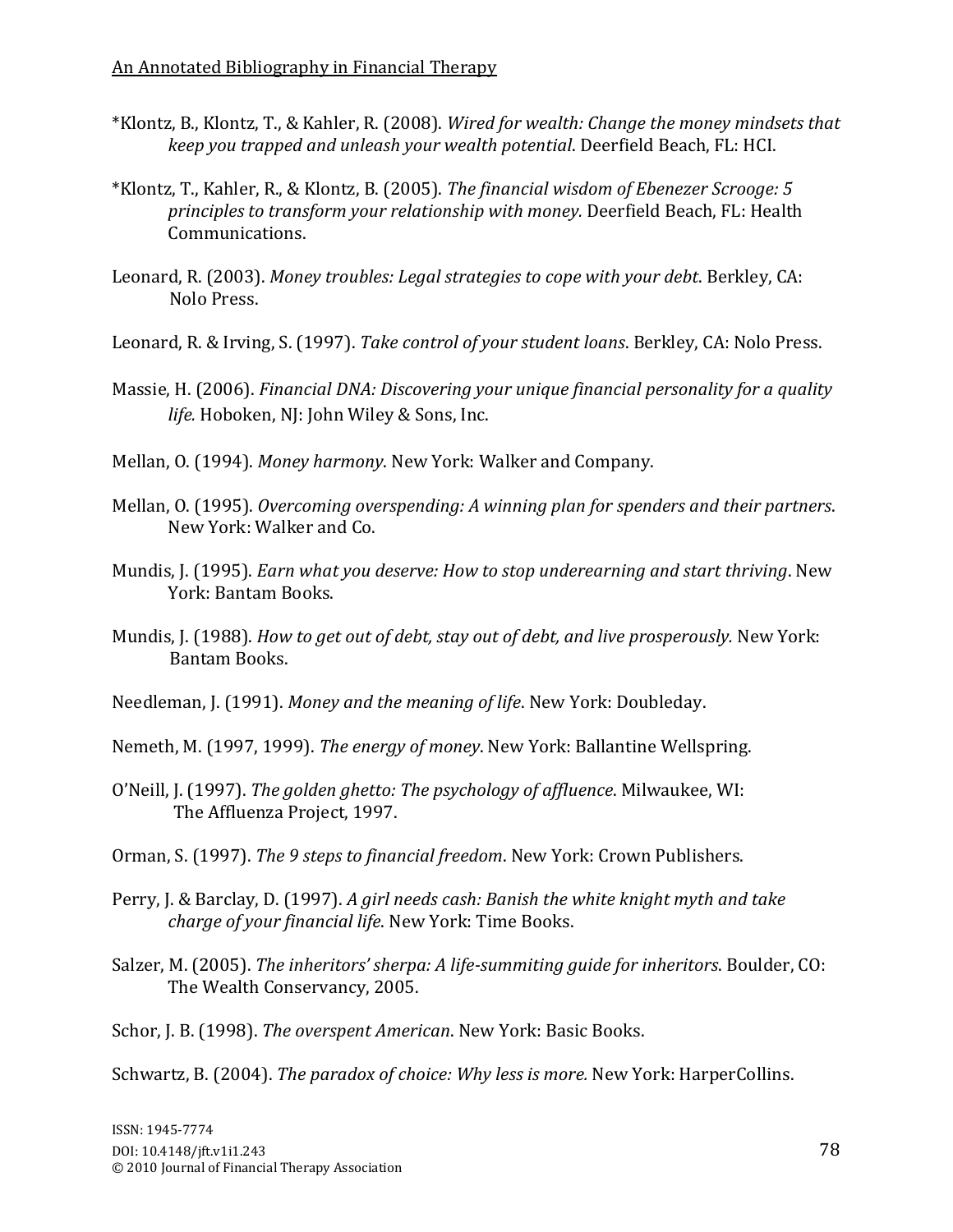- Shefrin, H. (2007). *Beyond greed and fear: Understanding behavioral finance and the* psychology of investing. New York: Oxford University Press.
- Stanny, B. (2002). *Secrets of six-figure women: Surprising strategies to up your earnings and change your life.* New York: Harper Collins.
- Townsend, N. W. (2002). *The package deal: Marriage, work, and fatherhood in men's lives.* Philadelphia: Temple University Press.
- Tyson, E. (1996). *Investing for dummies*. Indianapolis, IN: IDG Books Worldwide.
- Tyson, E. (1994). *Personal finance for dummies*. Indianapolis, IN: IDG Books Worldwide

Ware, J. (2000). *The psychology of money.* New York: John Wiley & Sons, Inc.

- Willis, T. (2003). *Navigating the dark side of wealth: A life guide for inheritors.* Portland, Oregon: New Concord Press.
- Xiao, J. J. (2008). *Handbook of consumer finance research*. New York: Springer.

Zelizer, V. A. (1994). *The social meaning of money*. New York: Basic Books.

Zweig, J. (2007). *Your money and your brain: How the new science of neuroeconomics can help make you rich.* New York: Simon & Schuster.

# **WEBSITES**

# **Aequus Wealth**

[www.aequuswealth.com](http://www.aequuswealth.com/)

A website for a fee-only financial planning firm based in Chicago, Illinois. The site includes newsletters with helpful information, in addition to links to other financial-oriented websites.

# **Center for Financial Social Work**

[www.financialsocialwork.com](http://www.financialsocialwork.com/)

The Center for Financial Social Work offers original, psychosocially-based programs, classes, and products that educate, motivate, and support long-term financial behavioral change. Site also has tips for improving personal finance and archived newsletters on various topics.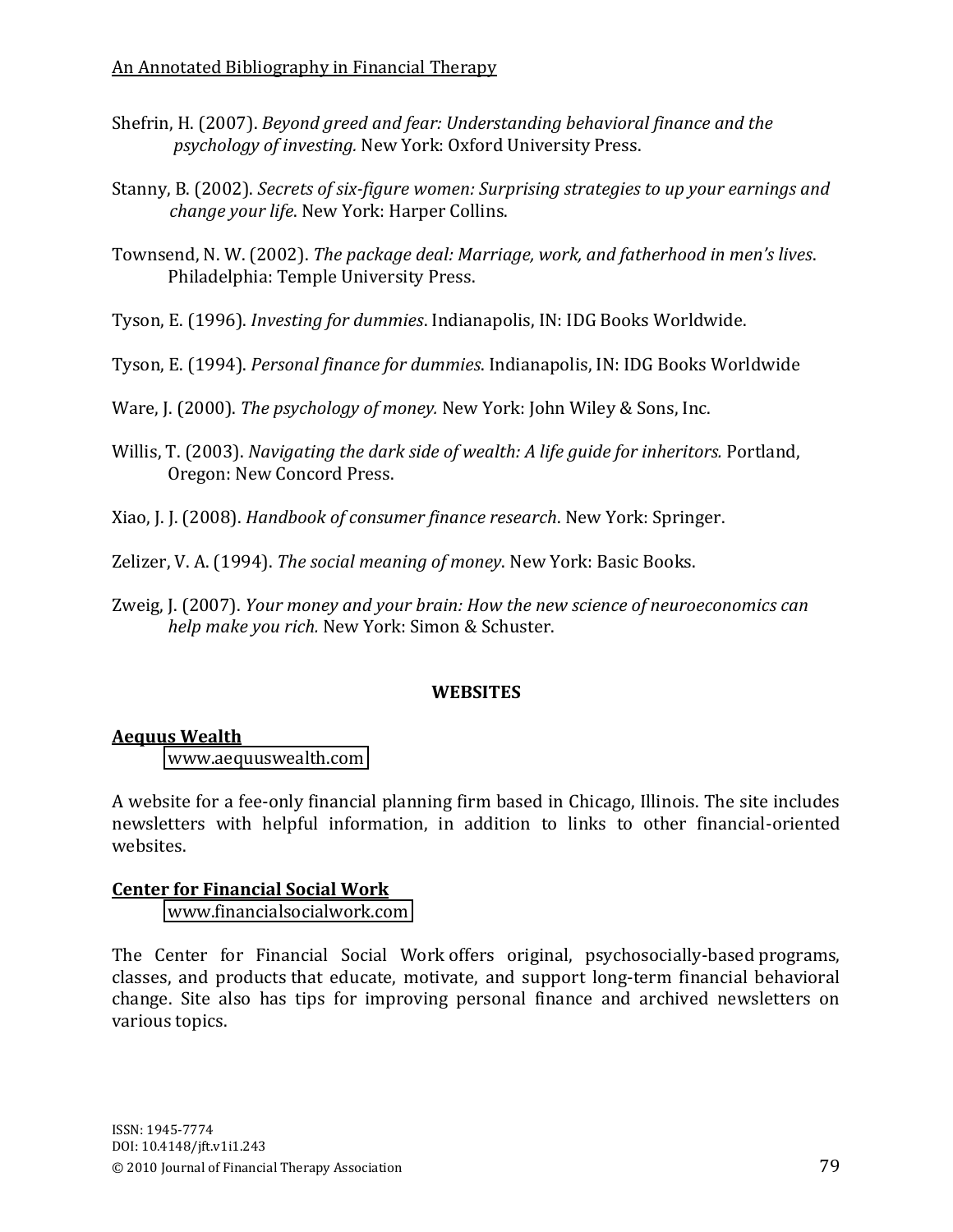#### **Conscious Bookkeeping**

[www.consciousbookkeeping.com](http://www.consciousbookkeeping.com/)

Consciousbookkeeping.com, founded and hosted by Bari Tessler-Linden, is dedicated to improving an individual's relationship with finances. The approach focuses on financial management, along with the psychology of money, to help improve how one lives with money. The site hosts a blog, with articles, audio files, and newsletters covering a variety of topics.

## **Doctor Gresham**

[www.doctorgresham.com](http://www.doctorgresham.com/)

Dr. Mary Gresham is an Atlanta psychologist specializing in the following areas: adult children of alcoholics, work and career satisfaction, divorce recovery, women's issues, and the psychology of money. Her website describes her services, in addition to providing links to other psychological sites. It also has archived articles and news-related pieces.

# **Dorian#Mintzer**

www.dorianmintzer.com

Dorian Mintzer is a Licensed Psychologist in private practice in Boston, Massachusetts. She is founder and host of dorianmintzer.com, which highlights her services and her focus on coaching retiring boomers. The website maintains a blog, Boomers and Beyond, and offers a retirement guide for couples.

# **\*#Gallo#Institute/Financial#Intelligent#Parent**

[www.galloinstitute.org](http://www.galloinstitute.org/) and[\\$www.fiparent.com](http://www.fiparent.com/)

Both websites are maintained by Jon and Eileen Gallo, who wrote *Silver Spoon Kids* and *The Financially Intelligent Parent.* Excellent materials designed for teaching, consulting, and training about money skills and wealth adjustment.

# **Family Firm Institute**

[www.ffi.org](http://www.ffi.org/)

The Family Firm Institute focuses on the unique needs of family businesses. They have an annual conference, offer a certification program, and publish a peer-reviewed journal titled *Family!Business!Review*.

# **\*Financial#Therapist**

[www.financialtherapist.org](http://www.financialtherapist.org/)

Website established out of 2008 Financial Therapy Forum. It is currently maintained by Dr. David Lazenby. It contains the bios of the 2008 Financial Therapy Forum, as well as articles and books members have authored or been cited in.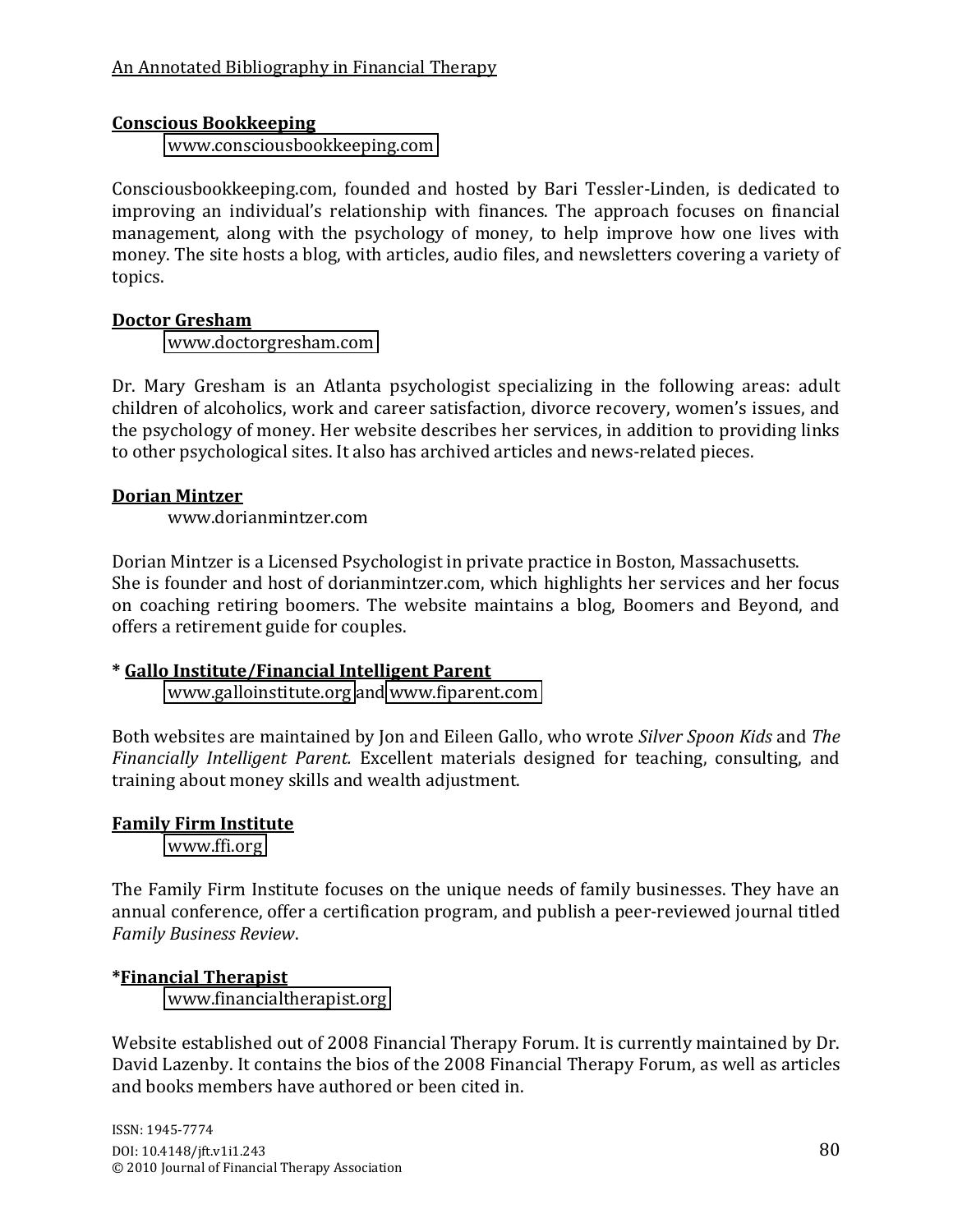#### **\*Financial Therapy Association**

[www.financialtherapyassociation.org](http://www.financialtherapyassociation.org/)

The official site of the Financial Therapy Association provides information regarding membership, *Journal of Financial Therapy* activities, conference information, and other relevant information to the association.

#### **First Foundation Advisors**

[www.firstfoundationadvisors.com](http://www.firstfoundationadvisors.com/)

Wealth consultancy firm which includes psychologists Lee Hausner, Ph.D. and Victoria Collins, Ph.D. Books include *Children of Paradise (2<sup>nd</sup> edition)* by Hausner and *Couples and Money* by Collins, which are classic resources in the field of financial psychology. Praxis Programs for ultra-high-net-worth families provide workshops and retreats for affluent children ages  $18 - 35$ .

#### **Independent Means, Inc.**

[www.independentmeans.com](http://www.independentmeans.com/)

Formed by Joline Godfrey, author *of Raising Financially Fit Kids*, Independent Means, Inc. provides workshops and resources for children and young adults on financial literacy and entrepreneurship. Gender-specific programs include *DollarDiva* for girls and *MoneyGuy\$* for boys. You can access workshops and speaking engagements by Joline Godfrey for family meetings.

#### **Inheritance Project/Trio Press**

www.inheritance-project.com

Trio Press publishes many good books and resources for inheritors, written by inheritors that include Barbara Blouin and Katherine Gibson. See their website for resources.

#### **Jetson Counseling**

[www.jetsoncounseling.com](http://www.jetsoncounseling.com/)

Dave Jetson and Liz Thorn are a husband and wife team that are licensed professional counselors in mental health. Dave specializes in all forms of trauma counseling and the psychology of money. They offer support groups and workshops, which are detailed on the website.

#### **KBK Connections**

www.kbkconnections.com

KBK Connections is founded by Kathleen Burns Kingsbury, a certified professional co-active coach [\(CPCC\)](http://www.thecoaches.com/), licensed mental health counselor (LMHC), national speaker, and internationally published co-author of the book *Weight Wisdom*. KBK is a professional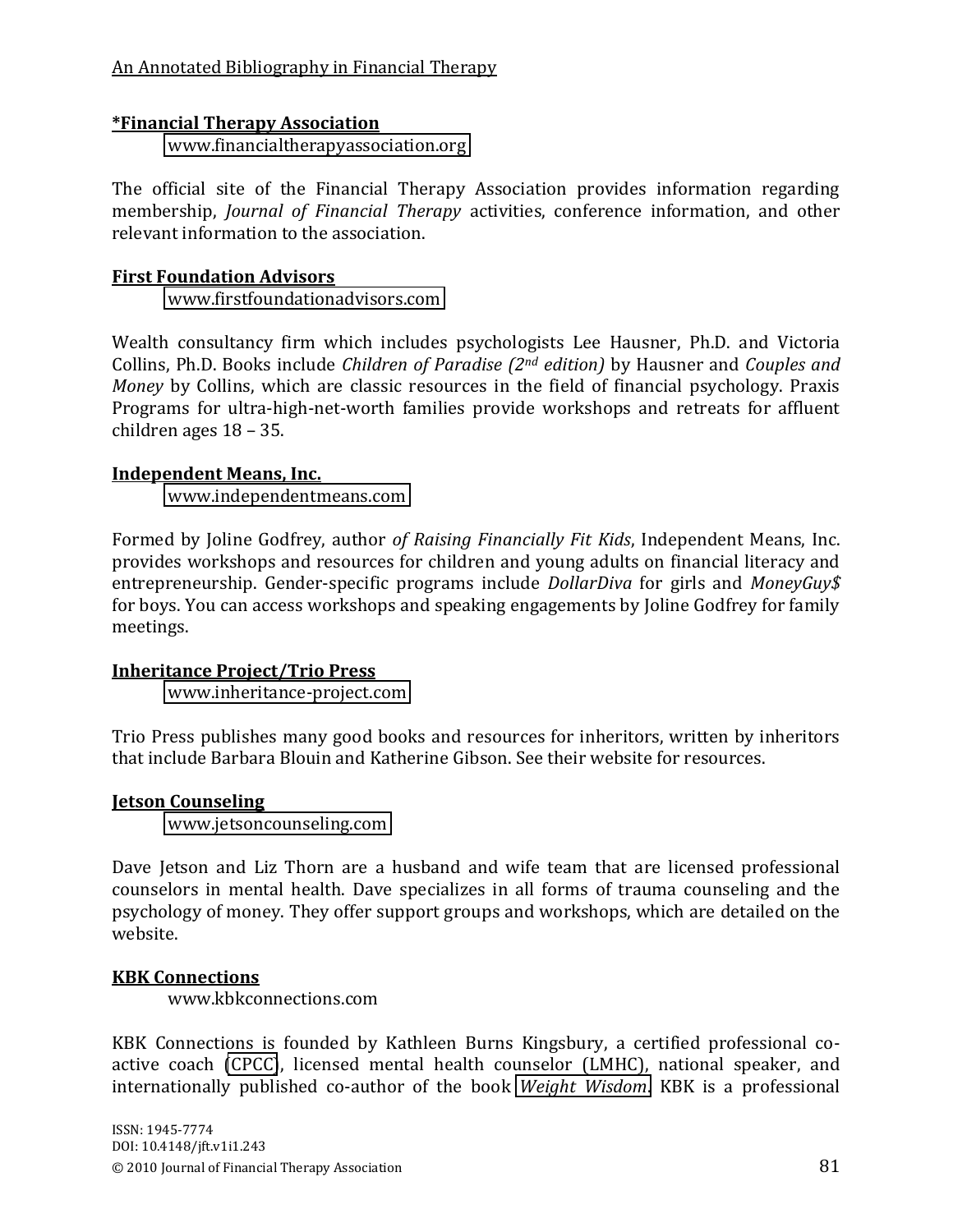coaching company passionate about empowering women in leadership roles. The site includes a blog on women and money.

#### **\*Klontz Coaching**

www.klontzcoaching.com

Drs. Brad and Ted Klontz are co-founders of Your Mental Wealth<sup> $M$ </sup> and CEOs of Klontz Consulting Group. Klontz Consulting Group provides customized consultation services designed to help clients establish clear goals, provide opportunities to practice new skills, and help them change their thoughts and behaviors about themselves. The site has a Financial Health section with articles and postings about personal finance topics.

#### \*Klontz-Kahler

www.klontzkahler.com

Site dedicated to the books of Dr. Ted Klontz, Dr. Brad Klontz, and Rick Kahler, CFP® about financial behaviors and their approach to changing and enhancing them for the better. The books include "Wired for Health," "The Financial Wisdom of Ebenezer Scrooge: 5 Principles to Transform Your Relationship with Money," and "Facilitating Financial Health."

## **Market Psych**

www.marketpsych.com

MarketPsych LLC offers psychology training services for the finance industry. Training includes emotion management and behavioral finance. The firm also offers an asset management service. The site offers personality tests, in addition to a blog.

#### **Marty Martin Counseling**

www.martymartincoaching.com

Marty Martin Counseling is a diversified, international psychological services corporation that provides coaching, financial life planning, psychotherapy, and training, which are their 4 pillars of focus. Dr. William "Marty" Martin is a licensed clinical psychologist, money coach, and is the founder and President of Reflections Psychological Services, P. C.

#### **Money Harmony**

www.moneyharmony.com Money Psychology telecourse

Olivia Mellan, professional speaker, author, money coach, business consultant, and psychotherapist, provides telecourse. Topics include: money influences from childhood, money myths and personality types, gender differences and money, and money addictions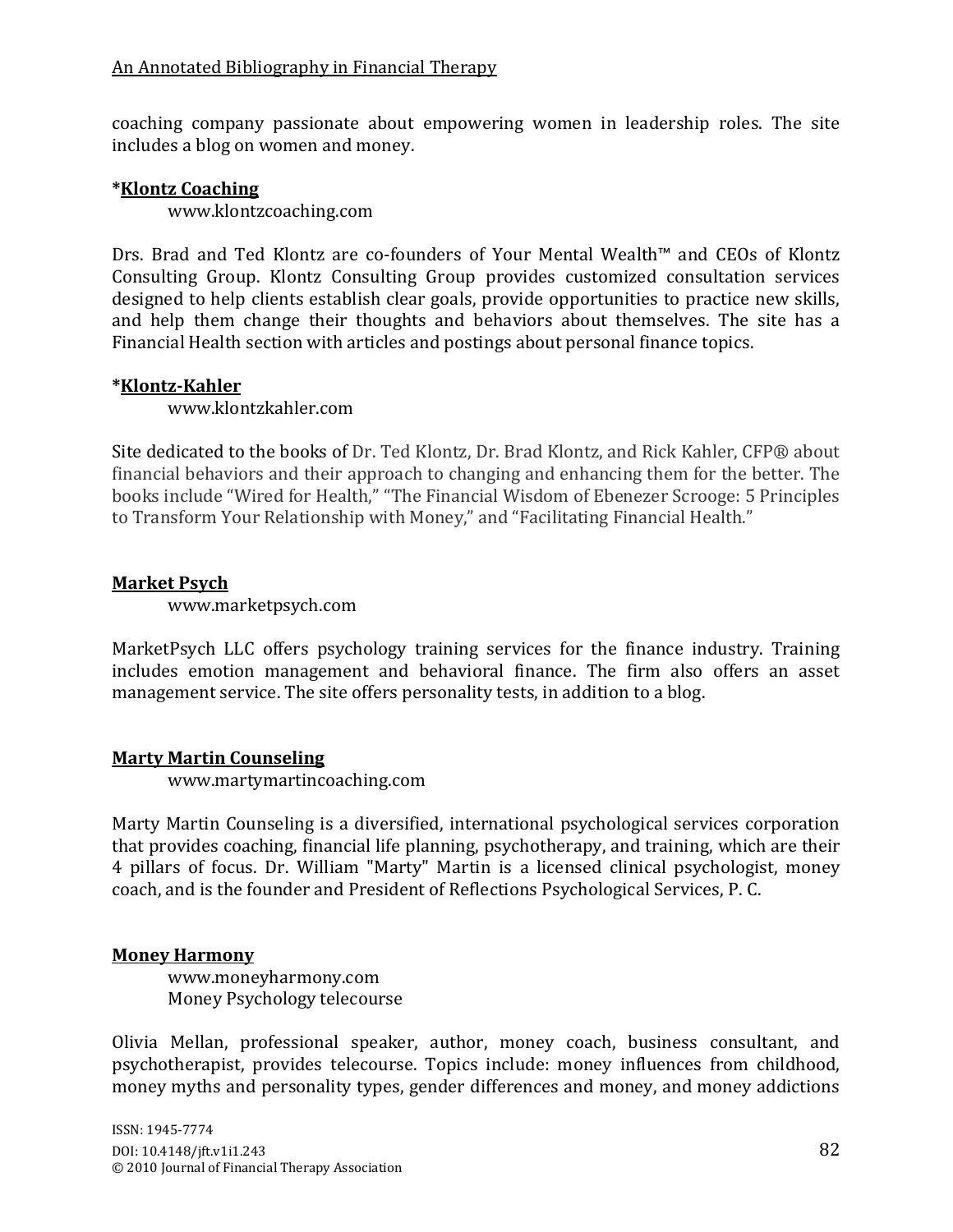and compulsions. Site also includes an archive of her radio show, and links to other internet resources.

# **\*Money#Quotient**

[www.moneyquotient.com](http://www.moneyquotient.com/)

Money Quotient is a non-profit  $501(c)(3)$  organization focused on education and research. Their purpose is to develop Financial Life Planning® tools and training for professionals in the areas of money management and life planning. The site maintains published research articles on personal finance.

# **More than Money**

[www.morethanmoney.org](http://www.morethanmoney.org/)

This was a socially-progressive organization based out of Boston in the late 1990's and early 2000's that published a very thoughtful journal for affluent individuals. Back issues are still available online covering many topics relevant to financial literacy and adjustment to wealth. They have recently affiliated with the Marpa Center for Business and Economics at Naropa University in Boulder, Colorado.

# **Nazrudin**

<http://carewhy.nl/en/communities/nazrudinusa.php>

Founded by Richard Wagner and George Kinder in 1995, Nazrudin is a volunteer affiliation of financial planners and other professionals devoted to working with their clients and their profession in a manner that recognizes that people have a need to deal with the interface of money and their lives in a holistic, comprehensive manner with a focus on emotional consequences of money and how they can impact other social issues.

# **\*Onsite#Workshops**

[http://www.onsiteworkshops.com/program\\_desc.cgi?prognum=0.3](http://www.onsiteworkshops.com/program_desc.cgi?prognum=0.3)

This website outlines the *Healing Money Issues* workshop developed by psychologists Drs. Ted and Brad Klontz and Certified Financial Planner ®, Rick Kahler. Information about the workshop, in addition to articles written about the workshop, are provided. The *Healing Money Issues* workshop has been featured on ABC's Good Morning America.

# **Planner-Therapist Alliance**

[planner\\_therapist\\_alliance@yahoogroups.com](mailto:planner_therapist_alliance@yahoogroups.com)

A network of financial planners, therapists, and coaches that are devoted to the exploration of integrated financial planning. Their approach integration is accomplished by the planner and therapist partnering together to create an experience where the client can progress through a variety of money anxieties and dysfunctions, toward permanent behavior change around money.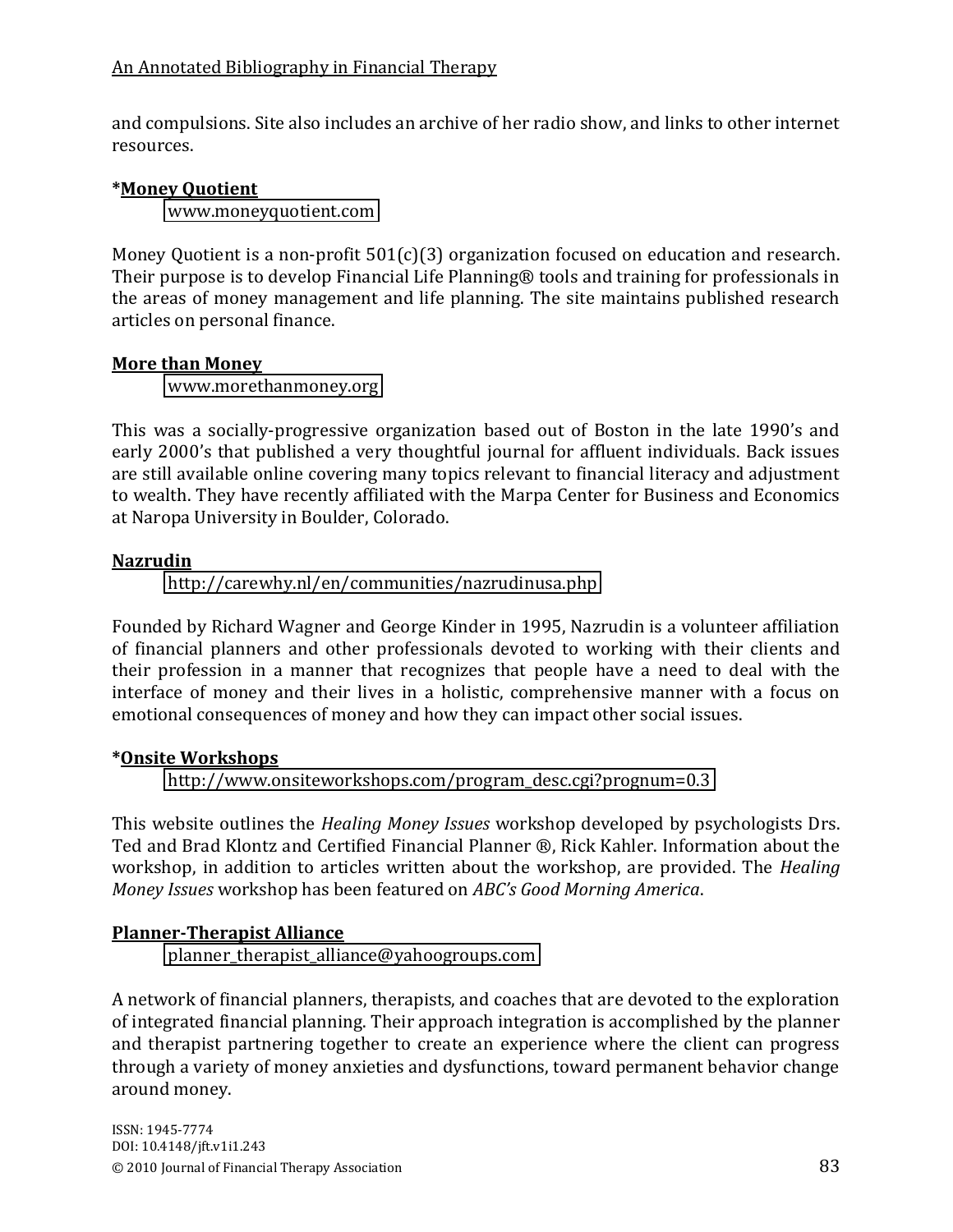# **Purposeful Planning**

[http://purposeful\\_planning.com](http://purposeful_planning.com/)

The Purposeful Planning Process teaches advisors to initiate, develop, and facilitate deeper conversations with clients in their financial planning process. Purposeful Planning keeps a blogspot featuring news, podcasts, and webinars covering approaches and techniques.

#### **Simoleonsense**

www.simoleonsense.com

Simoleon Sense presents business issues with an interdisciplinary that integrates a variety of research including value investing, behavioral finance, psychology, and economics. The site maintains an archive of many articles covering the topics.

## **Stopping Overshopping**

www.stoppingovershopping.com

Stopovershopping.com raises public awareness about overshopping and compulsive buying. Dr. April Lane Benson is founder and a psychologist who specializes in the treatment of compulsive buying disorder. The website maintains a blog and podcasts, in addition to links to other websites.

## **Sudden Money Institute**

[www.suddenmoney.com](http://www.suddenmoney.com/)

Susan Bradley, CFP® is the founder of the Sudden Money® Institute, a resource center for new wealth recipients and their advisors, offering private wealth coaching for families and training programs for financial advisors. Site has a list of articles on personal finance, in addition to audio and video files.

# **Wealthbridge Partners**

[www.wealthbridgepartners.com](http://www.wealthbridgepartners.com/)

Wealthbridge Partners conducts family wealth management and responsible-child trainings in the Washington D.C. area. Financial fluency programs for children ages seven and older cover basics, as well as advanced business and investing skills.

# **Wealth Conservancy**

[www.thewealthconservancy.com](http://www.thewealthconservancy.com/)

The Wealth Conservancy was established by Myra Salzer, a wealth counselor and financial advisor, based in Boulder, Colorado. They provide comprehensive services with a strong psychological focus and emotional support for inheritors and run a workshop titled *Inherited Wealth and You.*